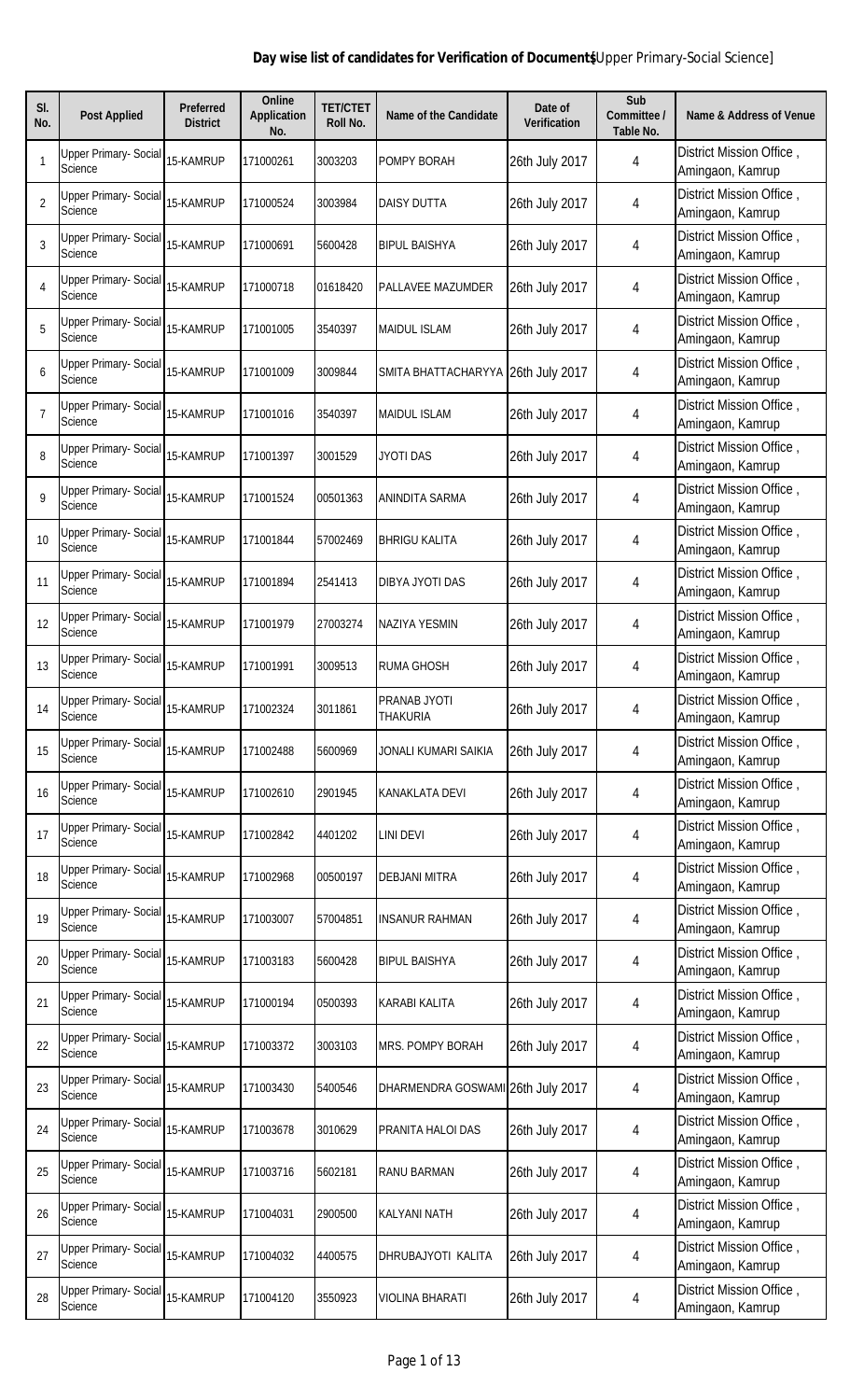| SI.<br>No. | <b>Post Applied</b>                     | Preferred<br><b>District</b> | <b>Online</b><br><b>Application</b><br>No. | <b>TET/CTET</b><br>Roll No. | <b>Name of the Candidate</b>    | Date of<br><b>Verification</b> | Sub<br>Committee /<br>Table No. | <b>Name &amp; Address of Venue</b>           |
|------------|-----------------------------------------|------------------------------|--------------------------------------------|-----------------------------|---------------------------------|--------------------------------|---------------------------------|----------------------------------------------|
| 29         | Upper Primary- Social<br>Science        | 15-KAMRUP                    | 171004172                                  | 3002452                     | <b>MOUSHUMI BARUAH</b>          | 26th July 2017                 | 4                               | District Mission Office,<br>Amingaon, Kamrup |
| 30         | Upper Primary- Social<br>Science        | 15-KAMRUP                    | 171004609                                  | 1201973                     | <b>MANALISHA BHUYAN</b>         | 26th July 2017                 | 4                               | District Mission Office,<br>Amingaon, Kamrup |
| 31         | <b>Upper Primary- Social</b><br>Science | 15-KAMRUP                    | 171004729                                  | 5603514                     | <b>GEETA KALITA</b>             | 26th July 2017                 | 4                               | District Mission Office,<br>Amingaon, Kamrup |
| 32         | Upper Primary- Social<br>Science        | 15-KAMRUP                    | 171004897                                  | 2541399                     | CHITRADHAR NATH                 | 26th July 2017                 | 4                               | District Mission Office,<br>Amingaon, Kamrup |
| 33         | <b>Upper Primary- Social</b><br>Science | 15-KAMRUP                    | 171005017                                  | 3550373                     | <b>IVAMONI DEKA</b>             | 26th July 2017                 | 4                               | District Mission Office,<br>Amingaon, Kamrup |
| 34         | Upper Primary- Social<br>Science        | 15-KAMRUP                    | 171005024                                  | 2900981                     | REKHA BARAH                     | 26th July 2017                 | 4                               | District Mission Office,<br>Amingaon, Kamrup |
| 35         | <b>Upper Primary- Social</b><br>Science | 15-KAMRUP                    | 171005455                                  | 3200019                     | DEVAJANI BORUAH                 | 26th July 2017                 | 4                               | District Mission Office,<br>Amingaon, Kamrup |
| 36         | Upper Primary- Social<br>Science        | 15-KAMRUP                    | 171005487                                  | 5604878                     | <b>SABITA DAS</b>               | 26th July 2017                 | 4                               | District Mission Office,<br>Amingaon, Kamrup |
| 37         | <b>Upper Primary- Social</b><br>Science | 15-KAMRUP                    | 171005637                                  | 00600021                    | <b>GARGEE KUNDU</b>             | 26th July 2017                 | 4                               | District Mission Office,<br>Amingaon, Kamrup |
| 38         | <b>Upper Primary- Social</b><br>Science | 15-KAMRUP                    | 171005799                                  | 04401665                    | DIPANNITA SAHARIA               | 26th July 2017                 | 4                               | District Mission Office,<br>Amingaon, Kamrup |
| 39         | <b>Upper Primary- Social</b><br>Science | 15-KAMRUP                    | 171006128                                  | 5600825                     | <b>HIRAMONI DEKA</b>            | 26th July 2017                 | 4                               | District Mission Office,<br>Amingaon, Kamrup |
| 40         | <b>Upper Primary- Social</b><br>Science | 15-KAMRUP                    | 171006318                                  | 00501355                    | <b>MILI CHETRY</b>              | 26th July 2017                 | 4                               | District Mission Office,<br>Amingaon, Kamrup |
| 41         | <b>Upper Primary- Social</b><br>Science | 15-KAMRUP                    | 171006323                                  | 2901101                     | SEWALI NATH                     | 26th July 2017                 | 4                               | District Mission Office,<br>Amingaon, Kamrup |
| 42         | Upper Primary- Social<br>Science        | 15-KAMRUP                    | 171006336                                  | 3002271                     | JUTIKA GOSWAMI                  | 26th July 2017                 | 4                               | District Mission Office,<br>Amingaon, Kamrup |
| 43         | <b>Upper Primary- Social</b><br>Science | 15-KAMRUP                    | 171006354                                  | 3550796                     | RITA DEBNATH                    | 26th July 2017                 | 4                               | District Mission Office,<br>Amingaon, Kamrup |
| 44         | <b>Upper Primary- Social</b><br>Science | 15-KAMRUP                    | 171006556                                  | 3550801                     | <b>RUBI DEB</b>                 | 26th July 2017                 | 4                               | District Mission Office,<br>Amingaon, Kamrup |
| 45         | <b>Upper Primary- Social</b><br>Science | 15-KAMRUP                    | 171006717                                  | 2901881                     | JAGADISH NATH                   | 26th July 2017                 | 4                               | District Mission Office,<br>Amingaon, Kamrup |
| 46         | <b>Upper Primary- Social</b><br>Science | 15-KAMRUP                    | 171006906                                  | 3011767                     | NITUMONI KALITA                 | 26th July 2017                 | 4                               | District Mission Office,<br>Amingaon, Kamrup |
| 47         | <b>Upper Primary- Social</b><br>Science | 15-KAMRUP                    | 171006933                                  | 3011565                     | SAYEMA MASOOM                   | 26th July 2017                 | 4                               | District Mission Office,<br>Amingaon, Kamrup |
| 48         | Upper Primary- Social<br>Science        | 15-KAMRUP                    | 171007777                                  | 2900014                     | AHMED HUSSAIN<br>KHANDAKAR      | 26th July 2017                 | 4                               | District Mission Office,<br>Amingaon, Kamrup |
| 49         | <b>Upper Primary- Social</b><br>Science | 15-KAMRUP                    | 171007877                                  | 2901740                     | CHANDRA PRABHA DAS              | 26th July 2017                 | 4                               | District Mission Office,<br>Amingaon, Kamrup |
| 50         | Upper Primary- Social<br>Science        | 15-KAMRUP                    | 171008230                                  | 1200852                     | MANALISHA DEKA<br><b>BARUAH</b> | 26th July 2017                 | 4                               | District Mission Office,<br>Amingaon, Kamrup |
| 51         | <b>Upper Primary- Social</b><br>Science | 15-KAMRUP                    | 171008254                                  | 2901461                     | SYEDA RIZUWANA<br>AHMEDA        | 26th July 2017                 | 5                               | District Mission Office,<br>Amingaon, Kamrup |
| 52         | Upper Primary- Social<br>Science        | 15-KAMRUP                    | 171008346                                  | 3006752                     | <b>BINITA SARMA</b>             | 26th July 2017                 | 5                               | District Mission Office,<br>Amingaon, Kamrup |
| 53         | <b>Upper Primary- Social</b><br>Science | 15-KAMRUP                    | 171008533                                  | 3006559                     | <b>BANPALASHI DEKA</b>          | 26th July 2017                 | 5                               | District Mission Office,<br>Amingaon, Kamrup |
| 54         | <b>Upper Primary- Social</b><br>Science | 15-KAMRUP                    | 171008860                                  | 3009211                     | PRONITA DEVI                    | 26th July 2017                 | 5                               | District Mission Office,<br>Amingaon, Kamrup |
| 55         | <b>Upper Primary- Social</b><br>Science | 15-KAMRUP                    | 171008885                                  | 1202135                     | TANUSHREE SARMAH                | 26th July 2017                 | 5                               | District Mission Office,<br>Amingaon, Kamrup |
| 56         | <b>Upper Primary- Social</b><br>Science | 15-KAMRUP                    | 171009139                                  | 1200387                     | DIPANJALI NATH                  | 26th July 2017                 | 5                               | District Mission Office,<br>Amingaon, Kamrup |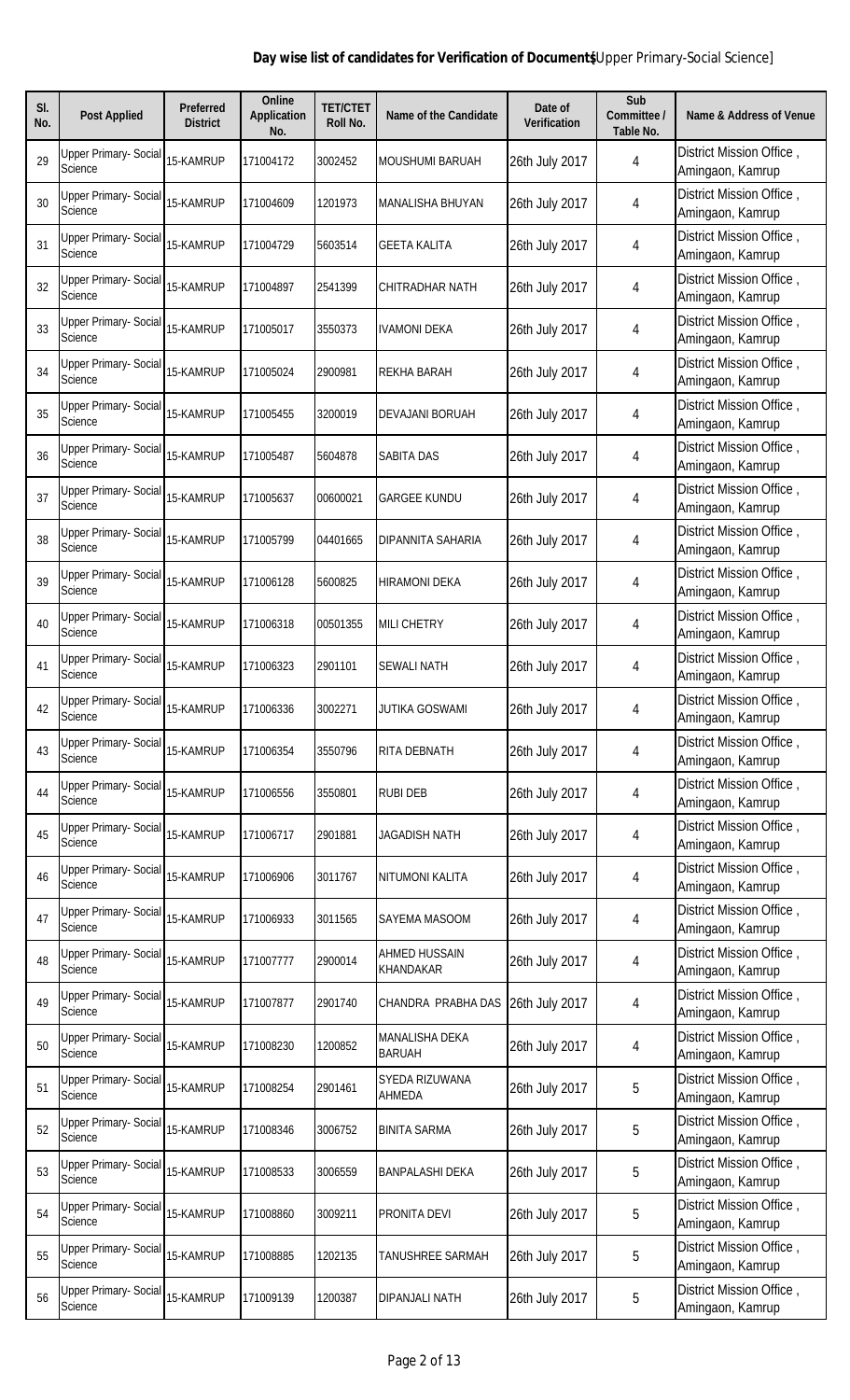| SI.<br>No. | <b>Post Applied</b>                     | <b>Preferred</b><br><b>District</b> | <b>Online</b><br><b>Application</b><br>No. | <b>TET/CTET</b><br>Roll No. | <b>Name of the Candidate</b>   | Date of<br><b>Verification</b> | Sub<br>Committee /<br><b>Table No.</b> | <b>Name &amp; Address of Venue</b>           |
|------------|-----------------------------------------|-------------------------------------|--------------------------------------------|-----------------------------|--------------------------------|--------------------------------|----------------------------------------|----------------------------------------------|
| 57         | <b>Upper Primary- Social</b><br>Science | 15-KAMRUP                           | 171009200                                  | 2901129                     | SRI ANJALI PATOWARY            | 26th July 2017                 | 5                                      | District Mission Office,<br>Amingaon, Kamrup |
| 58         | <b>Upper Primary- Social</b><br>Science | 15-KAMRUP                           | 171009233                                  | 1203668                     | JAYANTA KUMAR<br><b>BARUAH</b> | 26th July 2017                 | 5                                      | District Mission Office,<br>Amingaon, Kamrup |
| 59         | <b>Upper Primary- Social</b><br>Science | 15-KAMRUP                           | 171009386                                  | 3550410                     | JITENDRA BORAH                 | 26th July 2017                 | 5                                      | District Mission Office,<br>Amingaon, Kamrup |
| 60         | <b>Upper Primary- Social</b><br>Science | 15-KAMRUP                           | 171009487                                  | 5601829                     | NAMITA DEKA                    | 26th July 2017                 | 5                                      | District Mission Office,<br>Amingaon, Kamrup |
| 61         | <b>Upper Primary- Social</b><br>Science | 15-KAMRUP                           | 171009505                                  | 3005146                     | NAMITA KALITA                  | 26th July 2017                 | 5                                      | District Mission Office,<br>Amingaon, Kamrup |
| 62         | <b>Upper Primary- Social</b><br>Science | 15-KAMRUP                           | 171009754                                  | 5600104                     | AKIBAR RAHMAN                  | 26th July 2017                 | 5                                      | District Mission Office,<br>Amingaon, Kamrup |
| 63         | <b>Upper Primary- Social</b><br>Science | 15-KAMRUP                           | 171009969                                  | 57014284                    | <b>USUF ALI</b>                | 26th July 2017                 | 5                                      | District Mission Office,<br>Amingaon, Kamrup |
| 64         | <b>Upper Primary- Social</b><br>Science | 15-KAMRUP                           | 171010025                                  | 3540612                     | PRATIBHA BARUA                 | 26th July 2017                 | 5                                      | District Mission Office,<br>Amingaon, Kamrup |
| 65         | <b>Upper Primary- Social</b><br>Science | 15-KAMRUP                           | 171010085                                  | 00502431                    | SANGITA CHETRI                 | 26th July 2017                 | 5                                      | District Mission Office,<br>Amingaon, Kamrup |
| 66         | <b>Upper Primary- Social</b><br>Science | 15-KAMRUP                           | 171010088                                  | 0100056                     | DIPIKA BARO                    | 26th July 2017                 | 5                                      | District Mission Office,<br>Amingaon, Kamrup |
| 67         | <b>Upper Primary- Social</b><br>Science | 15-KAMRUP                           | 171010538                                  | 3008192                     | MEENAKSHI HAZARIKA             | 26th July 2017                 | 5                                      | District Mission Office,<br>Amingaon, Kamrup |
| 68         | <b>Upper Primary- Social</b><br>Science | 15-KAMRUP                           | 171010636                                  | 1200874                     | <b>MANJULA DEKA</b>            | 26th July 2017                 | 5                                      | District Mission Office,<br>Amingaon, Kamrup |
| 69         | <b>Upper Primary- Social</b><br>Science | 15-KAMRUP                           | 171010813                                  | 57012989                    | SHAHIDUL ISLAM                 | 26th July 2017                 | 5                                      | District Mission Office,<br>Amingaon, Kamrup |
| 70         | Upper Primary- Social<br>Science        | 15-KAMRUP                           | 171010833                                  | 3550208                     | DARPANA DAS BORO               | 26th July 2017                 | 5                                      | District Mission Office,<br>Amingaon, Kamrup |
| 71         | <b>Upper Primary- Social</b><br>Science | 15-KAMRUP                           | 171010996                                  | 5500023                     | <b>BARNALI DEKA</b>            | 26th July 2017                 | 5                                      | District Mission Office,<br>Amingaon, Kamrup |
| 72         | <b>Upper Primary- Social</b><br>Science | 15-KAMRUP                           | 171011797                                  | 3002501                     | <b>MRINAL SAUD</b>             | 26th July 2017                 | 5                                      | District Mission Office,<br>Amingaon, Kamrup |
| 73         | <b>Upper Primary- Social</b><br>Science | 15-KAMRUP                           | 171012201                                  | 0404225                     | DIGANTA LAL THAKURIA           | 26th July 2017                 | $\overline{5}$                         | District Mission Office,<br>Amingaon, Kamrup |
| 74         | <b>Upper Primary- Social</b><br>Science | 15-KAMRUP                           | 171012536                                  | 2900573                     | LIMPI KALITA                   | 26th July 2017                 | 5                                      | District Mission Office,<br>Amingaon, Kamrup |
| 75         | <b>Upper Primary- Social</b><br>Science | 15-KAMRUP                           | 171012547                                  | 3004832                     | FARHANA SULTANA                | 26th July 2017                 | 5                                      | District Mission Office,<br>Amingaon, Kamrup |
| 76         | <b>Upper Primary- Social</b><br>Science | 15-KAMRUP                           | 171012766                                  | 00603290                    | PAPARI KALITA                  | 26th July 2017                 | 5                                      | District Mission Office,<br>Amingaon, Kamrup |
| 77         | <b>Upper Primary- Social</b><br>Science | 15-KAMRUP                           | 171012801                                  | 57008523                    | <b>MRIDULA DAS</b>             | 26th July 2017                 | 5                                      | District Mission Office,<br>Amingaon, Kamrup |
| 78         | <b>Upper Primary- Social</b><br>Science | 15-KAMRUP                           | 171012807                                  | 57014253                    | UMME NASRIN                    | 26th July 2017                 | 5                                      | District Mission Office,<br>Amingaon, Kamrup |
| 79         | <b>Upper Primary- Social</b><br>Science | 15-KAMRUP                           | 171012820                                  | 00601343                    | PALLAVI DAS                    | 26th July 2017                 | 5                                      | District Mission Office,<br>Amingaon, Kamrup |
| 80         | <b>Upper Primary- Social</b><br>Science | 15-KAMRUP                           | 171012886                                  | 2900911                     | PRANAB JYOTI DAS               | 26th July 2017                 | 5                                      | District Mission Office,<br>Amingaon, Kamrup |
| 81         | <b>Upper Primary- Social</b><br>Science | 15-KAMRUP                           | 171013177                                  | 57002474                    | <b>BHUCHITRA DEKA</b>          | 26th July 2017                 | 5                                      | District Mission Office,<br>Amingaon, Kamrup |
| 82         | <b>Upper Primary- Social</b><br>Science | 15-KAMRUP                           | 171013353                                  | 5602520                     | <b>ANITA DEKA</b>              | 26th July 2017                 | 5                                      | District Mission Office,<br>Amingaon, Kamrup |
| 83         | <b>Upper Primary- Social</b><br>Science | 15-KAMRUP                           | 171013402                                  | 5602261                     | RUBI CHOUDHURY                 | 26th July 2017                 | 5                                      | District Mission Office,<br>Amingaon, Kamrup |
| 84         | <b>Upper Primary- Social</b><br>Science | 15-KAMRUP                           | 171013626                                  | 4403399                     | CHANDANA DEKA                  | 26th July 2017                 | 5                                      | District Mission Office,<br>Amingaon, Kamrup |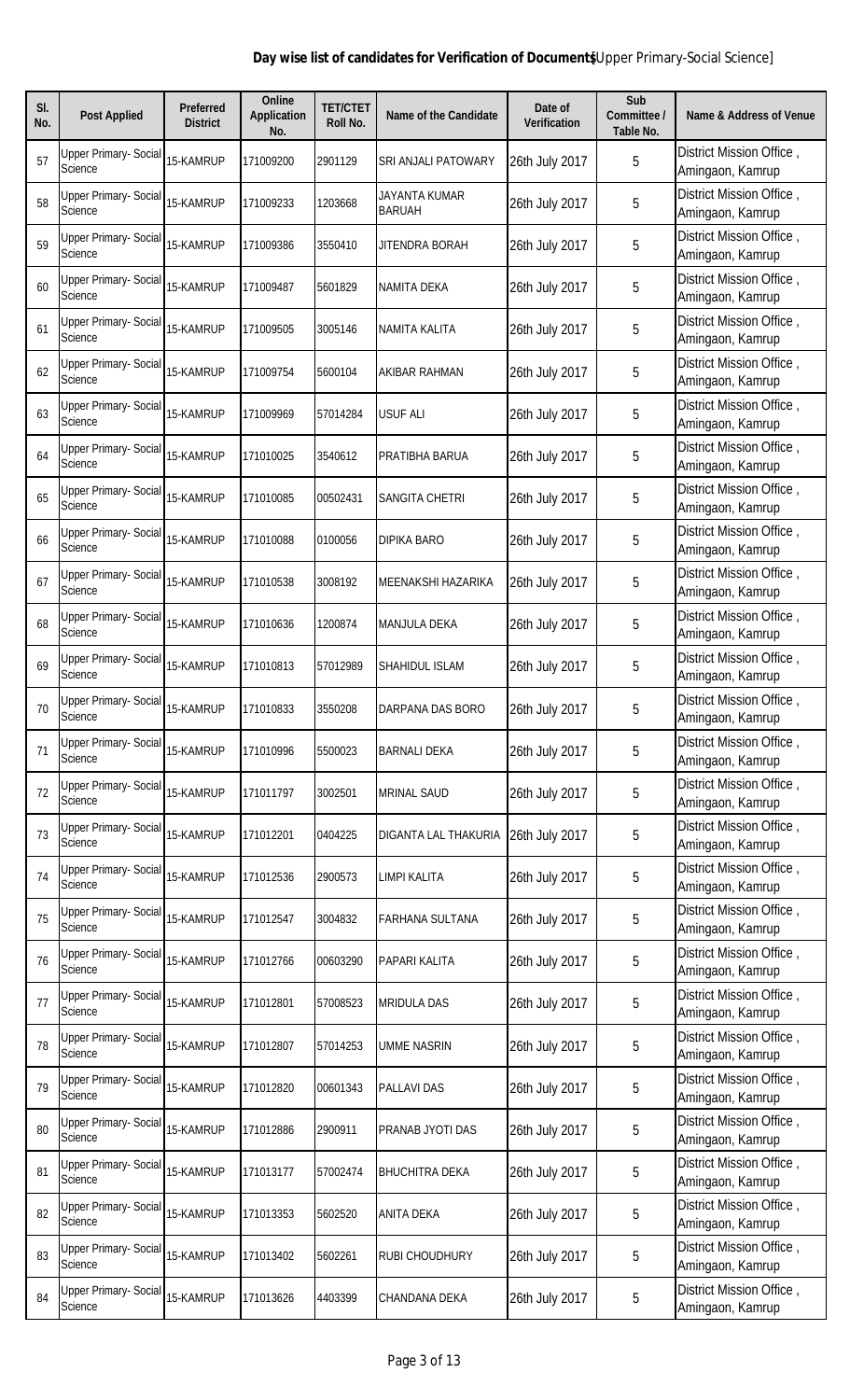| SI.<br>No. | <b>Post Applied</b>                            | <b>Preferred</b><br><b>District</b> | <b>Online</b><br><b>Application</b><br>No. | <b>TET/CTET</b><br>Roll No. | <b>Name of the Candidate</b> | Date of<br><b>Verification</b> | Sub<br>Committee /<br>Table No. | <b>Name &amp; Address of Venue</b>           |
|------------|------------------------------------------------|-------------------------------------|--------------------------------------------|-----------------------------|------------------------------|--------------------------------|---------------------------------|----------------------------------------------|
| 85         | <b>Upper Primary- Social</b><br>Science        | 15-KAMRUP                           | 171013672                                  | 3010560                     | <b>NIRALA BARMAN</b>         | 26th July 2017                 | 5                               | District Mission Office,<br>Amingaon, Kamrup |
| 86         | Upper Primary- Social<br><b>Science</b>        | 15-KAMRUP                           | 171014308                                  | 00502481                    | NISHA SARMA                  | 26th July 2017                 | 5                               | District Mission Office,<br>Amingaon, Kamrup |
| 87         | Upper Primary- Social<br>Science               | 15-KAMRUP                           | 171014439                                  | 5600954                     | <b>JITUMANI DAS</b>          | 26th July 2017                 | 5                               | District Mission Office,<br>Amingaon, Kamrup |
| 88         | Upper Primary- Social<br>Science               | 15-KAMRUP                           | 171014470                                  | 5604654                     | SIKHA RANI DEKA              | 26th July 2017                 | 5                               | District Mission Office,<br>Amingaon, Kamrup |
| 89         | <b>Upper Primary- Social</b><br>Science        | 15-KAMRUP                           | 171014487                                  | 3000773                     | <b>DEEKSHITA BHARALI</b>     | 26th July 2017                 | 5                               | District Mission Office,<br>Amingaon, Kamrup |
| 90         | Upper Primary- Social<br>Science               | 15-KAMRUP                           | 171014495                                  | 00123452                    | <b>DIPAK KUMAR</b>           | 26th July 2017                 | 5                               | District Mission Office,<br>Amingaon, Kamrup |
| 91         | <b>Upper Primary- Social</b><br>Science        | 15-KAMRUP                           | 171014500                                  | 3005498                     | <b>ANTARA CHAKRABORTY</b>    | 26th July 2017                 | 5                               | District Mission Office,<br>Amingaon, Kamrup |
| 92         | <b>Upper Primary- Social</b><br>Science        | 15-KAMRUP                           | 171014890                                  | 3010438                     | <b>MANISHA PATHAK</b>        | 26th July 2017                 | 5                               | District Mission Office,<br>Amingaon, Kamrup |
| 93         | <b>Upper Primary- Social</b><br><b>Science</b> | 15-KAMRUP                           | 171015400                                  | 3030773                     | <b>MALATI BHATTARAI</b>      | 26th July 2017                 | 5                               | District Mission Office,<br>Amingaon, Kamrup |
| 94         | <b>Upper Primary- Social</b><br>Science        | 15-KAMRUP                           | 171015468                                  | 00602329                    | <b>GITIKA DAS</b>            | 26th July 2017                 | 5                               | District Mission Office,<br>Amingaon, Kamrup |
| 95         | <b>Upper Primary- Social</b><br>Science        | 15-KAMRUP                           | 171015554                                  | 00501291                    | <b>MISS MILI DEVI</b>        | 26th July 2017                 | 5                               | District Mission Office,<br>Amingaon, Kamrup |
| 96         | <b>Upper Primary- Social</b><br>Science        | 15-KAMRUP                           | 171015606                                  | 1202057                     | SRI RANJU SAHARIA            | 26th July 2017                 | 5                               | District Mission Office,<br>Amingaon, Kamrup |
| 97         | <b>Upper Primary- Social</b><br>Science        | 15-KAMRUP                           | 171016196                                  | 26237427                    | <b>SJFKAHJK</b>              | 26th July 2017                 | 5                               | District Mission Office,<br>Amingaon, Kamrup |
| 98         | Upper Primary- Social<br>Science               | 15-KAMRUP                           | 171016262                                  | 5602918                     | <b>TAPASH KUMAR DAS</b>      | 26th July 2017                 | 5                               | District Mission Office,<br>Amingaon, Kamrup |
| 99         | <b>Upper Primary- Social</b><br>Science        | 15-KAMRUP                           | 171016282                                  | 3005268                     | PURABI KALITA SHARMA         | 26th July 2017                 | 5                               | District Mission Office,<br>Amingaon, Kamrup |
| 100        | Upper Primary- Social<br>Science               | 15-KAMRUP                           | 171016357                                  | 1201508                     | PRANITA RANI SAIKIA          | 26th July 2017                 | 5                               | District Mission Office,<br>Amingaon, Kamrup |
| 101        | <b>Upper Primary- Social</b><br>Science        | 15-KAMRUP                           | 171016495                                  | 5500278                     | NAGENDRA DEKA                | 27th July 2017                 | 1                               | District Mission Office,<br>Amingaon, Kamrup |
| 102        | <b>Upper Primary- Social</b><br>Science        | 15-KAMRUP                           | 171016779                                  | 102636                      | NIRUPAMA MAJUMDER            | 27th July 2017                 | 1                               | District Mission Office,<br>Amingaon, Kamrup |
| 103        | <b>Upper Primary- Social</b><br>Science        | 15-KAMRUP                           | 171016802                                  | 0400749                     | <b>DIMPI DAS</b>             | 27th July 2017                 | 1                               | District Mission Office,<br>Amingaon, Kamrup |
| 104        | Upper Primary- Social<br><b>Science</b>        | 15-KAMRUP                           | 171016900                                  | 2900027                     | AMARENDRA DEKA               | 27th July 2017                 | 1                               | District Mission Office,<br>Amingaon, Kamrup |
| 105        | Upper Primary- Social<br>Science               | 15-KAMRUP                           | 171017077                                  | 1201581                     | <b>RAMEN KALITA</b>          | 27th July 2017                 | 1                               | District Mission Office,<br>Amingaon, Kamrup |
| 106        | Upper Primary- Social<br>Science               | 15-KAMRUP                           | 171017099                                  | 00507082                    | NABANITA BAISHYA             | 27th July 2017                 | 1                               | District Mission Office,<br>Amingaon, Kamrup |
| 107        | <b>Upper Primary- Social</b><br>Science        | 15-KAMRUP                           | 171017122                                  | 3550709                     | PRANATI SAHARIA              | 27th July 2017                 | 1                               | District Mission Office,<br>Amingaon, Kamrup |
| 108        | Upper Primary- Social<br>Science               | 15-KAMRUP                           | 171017178                                  | 3003124                     | SRI PRADIP KALITA            | 27th July 2017                 | 1                               | District Mission Office,<br>Amingaon, Kamrup |
| 109        | Upper Primary- Social<br>Science               | 15-KAMRUP                           | 171017379                                  | 3006837                     | <b>CHANDAN DAS</b>           | 27th July 2017                 | 1                               | District Mission Office,<br>Amingaon, Kamrup |
| 110        | <b>Upper Primary- Social</b><br>Science        | 15-KAMRUP                           | 171017678                                  | 1203264                     | <b>NILAKSHI BARUA</b>        | 27th July 2017                 | 1                               | District Mission Office,<br>Amingaon, Kamrup |
| 111        | <b>Upper Primary- Social</b><br>Science        | 15-KAMRUP                           | 171017725                                  | 3011558                     | PARINITA GOSWAMI             | 27th July 2017                 | 1                               | District Mission Office,<br>Amingaon, Kamrup |
| 112        | <b>Upper Primary- Social</b><br>Science        | 15-KAMRUP                           | 171018028                                  | 3040103                     | <b>DALIMI DAS</b>            | 27th July 2017                 | 1                               | District Mission Office,<br>Amingaon, Kamrup |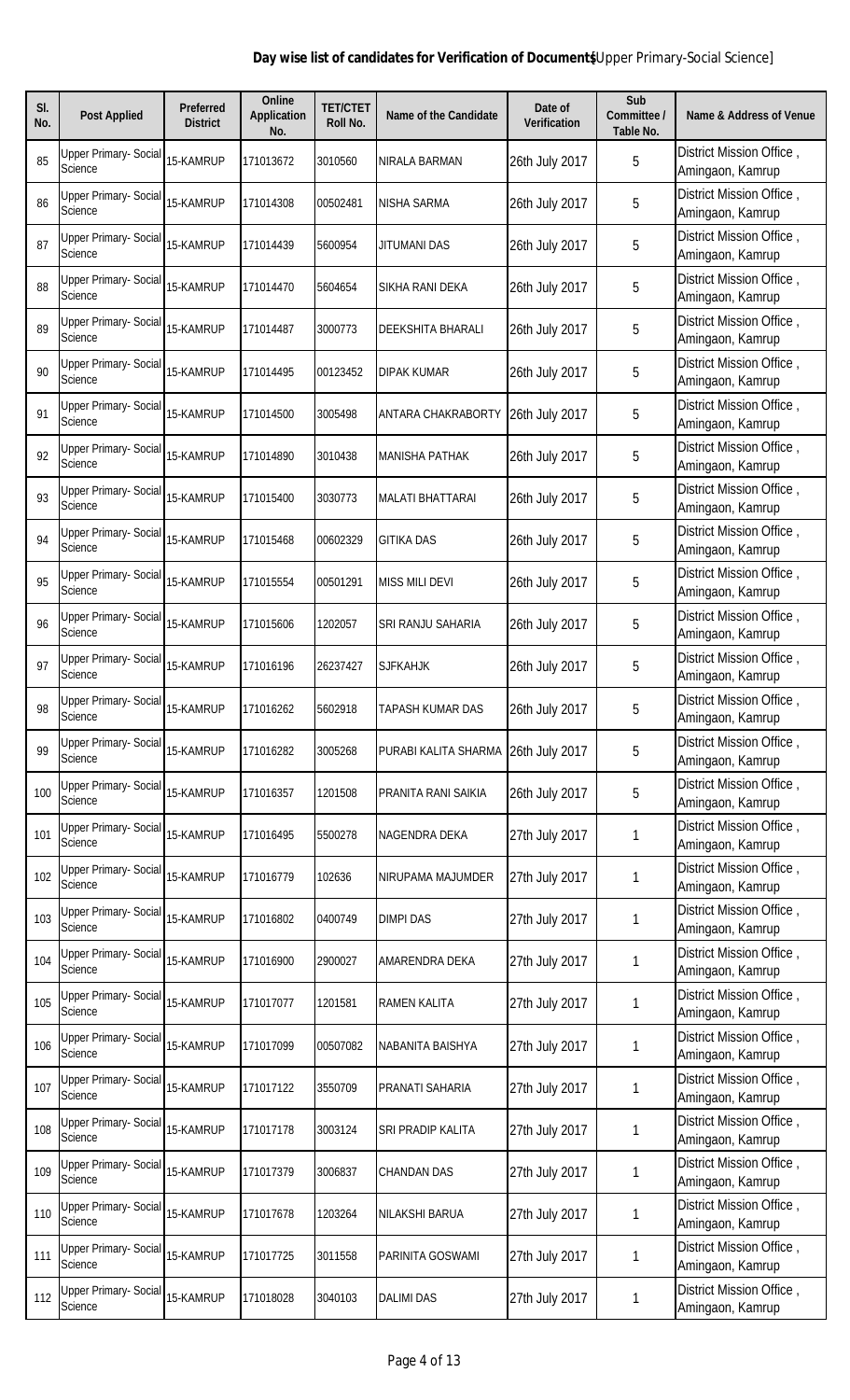| SI.<br>No. | <b>Post Applied</b>                            | <b>Preferred</b><br><b>District</b> | <b>Online</b><br><b>Application</b><br>No. | <b>TET/CTET</b><br>Roll No. | <b>Name of the Candidate</b> | Date of<br><b>Verification</b> | Sub<br>Committee /<br>Table No. | <b>Name &amp; Address of Venue</b>           |
|------------|------------------------------------------------|-------------------------------------|--------------------------------------------|-----------------------------|------------------------------|--------------------------------|---------------------------------|----------------------------------------------|
| 113        | <b>Upper Primary- Social</b><br><b>Science</b> | 15-KAMRUP                           | 171018132                                  | 57006925                    | <b>MAMOTAJ BEGUM</b>         | 27th July 2017                 | 1                               | District Mission Office,<br>Amingaon, Kamrup |
| 114        | Upper Primary- Social<br><b>Science</b>        | 15-KAMRUP                           | 171018146                                  | 3540142                     | <b>DALIMI SAHARIAH</b>       | 27th July 2017                 | 1                               | District Mission Office,<br>Amingaon, Kamrup |
| 115        | Upper Primary- Social<br>Science               | 15-KAMRUP                           | 171018323                                  | 0400749                     | <b>DIMPI DAS</b>             | 27th July 2017                 | 1                               | District Mission Office,<br>Amingaon, Kamrup |
| 116        | Upper Primary- Social<br>Science               | 15-KAMRUP                           | 171018425                                  | 5600942                     | <b>JINTI SAIKIA</b>          | 27th July 2017                 | 1                               | District Mission Office,<br>Amingaon, Kamrup |
| 117        | <b>Upper Primary- Social</b><br>Science        | 15-KAMRUP                           | 171018707                                  | 0402633                     | PURABI MEDHI                 | 27th July 2017                 | 1                               | District Mission Office,<br>Amingaon, Kamrup |
| 118        | Upper Primary- Social<br>Science               | 15-KAMRUP                           | 171018732                                  | 5602324                     | SABITA MAJUMDAR              | 27th July 2017                 | 1                               | District Mission Office,<br>Amingaon, Kamrup |
| 119        | <b>Upper Primary- Social</b><br>Science        | 15-KAMRUP                           | 171018807                                  | 07126783                    | LAXMI KUMARI                 | 27th July 2017                 | 1                               | District Mission Office,<br>Amingaon, Kamrup |
| 120        | <b>Upper Primary- Social</b><br>Science        | 15-KAMRUP                           | 171018999                                  | 4901071                     | <b>KUKUMONI SARMAH</b>       | 27th July 2017                 |                                 | District Mission Office,<br>Amingaon, Kamrup |
| 121        | <b>Upper Primary- Social</b><br>Science        | 15-KAMRUP                           | 171019269                                  | 00501105                    | <b>CHANDRANI GHOSH</b>       | 27th July 2017                 | 1                               | District Mission Office,<br>Amingaon, Kamrup |
| 122        | <b>Upper Primary- Social</b><br>Science        | 15-KAMRUP                           | 171019379                                  | 3550590                     | <b>MATIUR RAHMAN</b>         | 27th July 2017                 | 1                               | District Mission Office,<br>Amingaon, Kamrup |
| 123        | <b>Upper Primary- Social</b><br>Science        | 15-KAMRUP                           | 171019447                                  | 57000492                    | ABUL KALAM AZAD              | 27th July 2017                 | 1                               | District Mission Office,<br>Amingaon, Kamrup |
| 124        | <b>Upper Primary- Social</b><br>Science        | 15-KAMRUP                           | 171019501                                  | 1800501                     | <b>GEETAREEMA SAIKIA</b>     | 27th July 2017                 | 1                               | District Mission Office,<br>Amingaon, Kamrup |
| 125        | <b>Upper Primary- Social</b><br>Science        | 15-KAMRUP                           | 171019590                                  | 00600010                    | NABANITA MAJUMDER            | 27th July 2017                 | 1                               | District Mission Office,<br>Amingaon, Kamrup |
| 126        | <b>Upper Primary- Social</b><br>Science        | 15-KAMRUP                           | 171019882                                  | 1202478                     | <b>BHASKAR SAHARIAH</b>      | 27th July 2017                 | 1                               | District Mission Office,<br>Amingaon, Kamrup |
| 127        | <b>Upper Primary- Social</b><br><b>Science</b> | 15-KAMRUP                           | 171020203                                  | 3010643                     | <b>PRITI KEOT</b>            | 27th July 2017                 | 1                               | District Mission Office,<br>Amingaon, Kamrup |
| 128        | Upper Primary- Social<br>Science               | 15-KAMRUP                           | 171020221                                  | 4403226                     | <b>BABITA KALITA</b>         | 27th July 2017                 | 1                               | District Mission Office,<br>Amingaon, Kamrup |
| 129        | <b>Upper Primary- Social</b><br><b>Science</b> | 15-KAMRUP                           | 171020242                                  | 3540047                     | APARNA KALITA NATH           | 27th July 2017                 | 1                               | District Mission Office,<br>Amingaon, Kamrup |
| 130        | <b>Upper Primary- Social</b><br>Science        | 15-KAMRUP                           | 171020245                                  | 00600180                    | <b>KRISHNAKSHI DAS</b>       | 27th July 2017                 | 1                               | District Mission Office,<br>Amingaon, Kamrup |
| 131        | <b>Upper Primary- Social</b><br>Science        | 15-KAMRUP                           | 171020326                                  | 2541568                     | <b>SALMA KHATUN</b>          | 27th July 2017                 | 1                               | District Mission Office,<br>Amingaon, Kamrup |
| 132        | Upper Primary- Social<br><b>Science</b>        | 15-KAMRUP                           | 171020520                                  | 3006955                     | <b>DEEPAMONI KUMAR</b>       | 27th July 2017                 | 1                               | District Mission Office,<br>Amingaon, Kamrup |
| 133        | Upper Primary- Social<br>Science               | 15-KAMRUP                           | 171020537                                  | 00500968                    | PAYAL SAHA                   | 27th July 2017                 | 1                               | District Mission Office,<br>Amingaon, Kamrup |
| 134        | Upper Primary- Social<br>Science               | 15-KAMRUP                           | 171020543                                  | 1201758                     | SHEIKH NESAR AHMED           | 27th July 2017                 | 1                               | District Mission Office,<br>Amingaon, Kamrup |
| 135        | Upper Primary- Social<br>Science               | 15-KAMRUP                           | 171020565                                  | 2541495                     | <b>MINU SARMA</b>            | 27th July 2017                 | 1                               | District Mission Office,<br>Amingaon, Kamrup |
| 136        | Upper Primary- Social<br>Science               | 15-KAMRUP                           | 171020710                                  | 3013345                     | SARBARI NATH                 | 27th July 2017                 | 1                               | District Mission Office,<br>Amingaon, Kamrup |
| 137        | <b>Upper Primary- Social</b><br><b>Science</b> | 15-KAMRUP                           | 171021176                                  | 3550667                     | NIZARA DEVI                  | 27th July 2017                 | 1                               | District Mission Office,<br>Amingaon, Kamrup |
| 138        | <b>Upper Primary- Social</b><br>Science        | 15-KAMRUP                           | 171021444                                  | 4501696                     | <b>RINA PHUKAN</b>           | 27th July 2017                 | 1                               | District Mission Office,<br>Amingaon, Kamrup |
| 139        | <b>Upper Primary- Social</b><br>Science        | 15-KAMRUP                           | 171021470                                  | 3000476                     | <b>BHAGABANTA DAS</b>        | 27th July 2017                 | 1                               | District Mission Office,<br>Amingaon, Kamrup |
| 140        | <b>Upper Primary- Social</b><br>Science        | 15-KAMRUP                           | 171021731                                  | 5600164                     | <b>ANJUMANI DAS</b>          | 27th July 2017                 | 1                               | District Mission Office,<br>Amingaon, Kamrup |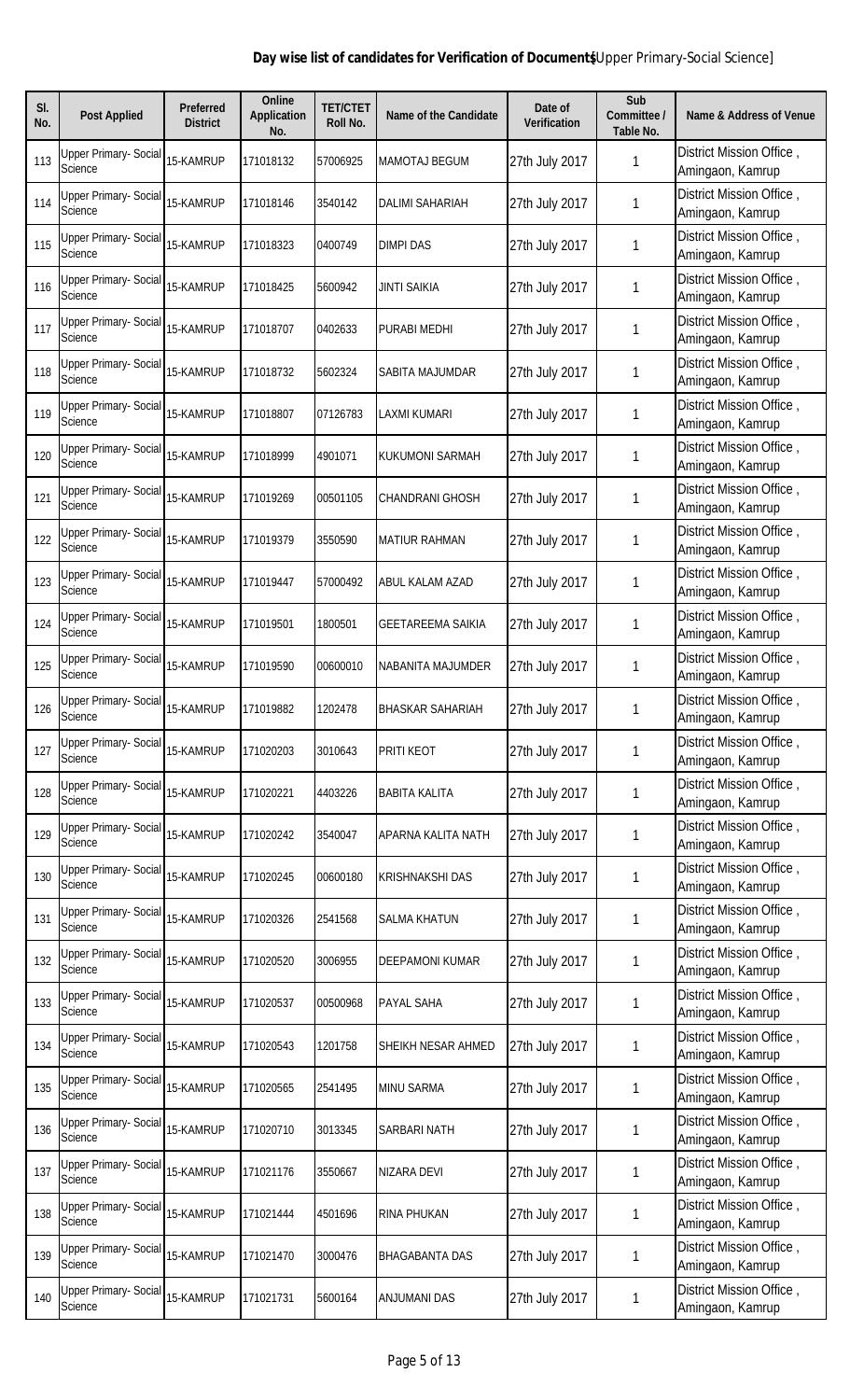| SI.<br>No. | <b>Post Applied</b>                            | <b>Preferred</b><br><b>District</b> | Online<br><b>Application</b><br>No. | <b>TET/CTET</b><br>Roll No. | <b>Name of the Candidate</b>    | Date of<br><b>Verification</b> | Sub<br>Committee /<br>Table No. | <b>Name &amp; Address of Venue</b>           |
|------------|------------------------------------------------|-------------------------------------|-------------------------------------|-----------------------------|---------------------------------|--------------------------------|---------------------------------|----------------------------------------------|
| 141        | <b>Upper Primary- Social</b><br>Science        | 15-KAMRUP                           | 171022130                           | 3000643                     | <b>BOBBY BORAH</b>              | 27th July 2017                 | 1                               | District Mission Office,<br>Amingaon, Kamrup |
| 142        | Upper Primary- Social<br>Science               | 15-KAMRUP                           | 171022531                           | 5602710                     | SRI MUKUT DEKA                  | 27th July 2017                 | 1                               | District Mission Office,<br>Amingaon, Kamrup |
| 143        | Upper Primary- Social<br>Science               | 15-KAMRUP                           | 171023261                           | 4104321                     | <b>MITU MONI BORAH</b>          | 27th July 2017                 | 1                               | District Mission Office,<br>Amingaon, Kamrup |
| 144        | Upper Primary- Social<br>Science               | 15-KAMRUP                           | 171023289                           | 3550703                     | PRADEEP BARUAH                  | 27th July 2017                 | 1                               | District Mission Office,<br>Amingaon, Kamrup |
| 145        | Upper Primary- Social<br>Science               | 15-KAMRUP                           | 171023569                           | 57013915                    | SYEDA ZALINA DEWAN              | 27th July 2017                 | 1                               | District Mission Office,<br>Amingaon, Kamrup |
| 146        | Upper Primary- Social<br>Science               | 15-KAMRUP                           | 171024002                           | 57000200                    | <b>ABDUL MAHMUD ALI</b>         | 27th July 2017                 | 1                               | District Mission Office,<br>Amingaon, Kamrup |
| 147        | <b>Upper Primary- Social</b><br>Science        | 15-KAMRUP                           | 171024357                           | 2601134                     | <b>MRIDUSMITA GOGOI</b>         | 27th July 2017                 | 1                               | District Mission Office,<br>Amingaon, Kamrup |
| 148        | <b>Upper Primary- Social</b><br>Science        | 15-KAMRUP                           | 171024412                           | 5600083                     | AFTARA BEGUM                    | 27th July 2017                 | 1                               | District Mission Office,<br>Amingaon, Kamrup |
| 149        | <b>Upper Primary- Social</b><br>Science        | 15-KAMRUP                           | 171024443                           | 3008559                     | <b>DEVAJANI KELENG</b>          | 27th July 2017                 | 1                               | District Mission Office,<br>Amingaon, Kamrup |
| 150        | <b>Upper Primary- Social</b><br>Science        | 15-KAMRUP                           | 171024575                           | 1201295                     | MRS NAJMA ARA<br><b>SULTANA</b> | 27th July 2017                 | 1                               | District Mission Office,<br>Amingaon, Kamrup |
| 151        | <b>Upper Primary- Social</b><br><b>Science</b> | 15-KAMRUP                           | 171024689                           | 1200868                     | <b>MANIZA KHATUN</b>            | 27th July 2017                 | 1                               | District Mission Office,<br>Amingaon, Kamrup |
| 152        | <b>Upper Primary- Social</b><br>Science        | 15-KAMRUP                           | 171024812                           | 4504635                     | <b>JHARNA GOGOI</b>             | 27th July 2017                 | 1                               | District Mission Office,<br>Amingaon, Kamrup |
| 153        | <b>Upper Primary- Social</b><br>Science        | 15-KAMRUP                           | 171024891                           | 3040459                     | TAZ UDDIN AHMED                 | 27th July 2017                 | 1                               | District Mission Office,<br>Amingaon, Kamrup |
| 154        | <b>Upper Primary- Social</b><br>Science        | 15-KAMRUP                           | 171025027                           | 3040459                     | <b>TAZ UDDIN AHMED</b>          | 27th July 2017                 | 1                               | District Mission Office,<br>Amingaon, Kamrup |
| 155        | Upper Primary- Social<br><b>Science</b>        | 15-KAMRUP                           | 171025136                           | 3550034                     | AMLAN JYOTI BORA                | 27th July 2017                 | 1                               | District Mission Office,<br>Amingaon, Kamrup |
| 156        | Upper Primary- Social<br><b>Science</b>        | 15-KAMRUP                           | 171025231                           | 3010062                     | <b>ARUP SARMA</b>               | 27th July 2017                 | 1                               | District Mission Office,<br>Amingaon, Kamrup |
| 157        | <b>Upper Primary- Social</b><br>Science        | 15-KAMRUP                           | 171025693                           | 3004459                     | <b>MITHU CHOUDHURY</b>          | 27th July 2017                 | 1                               | District Mission Office,<br>Amingaon, Kamrup |
| 158        | Upper Primary- Social<br><b>Science</b>        | 15-KAMRUP                           | 171025824                           | 3004972                     | <b>KARABI SARMA</b>             | 27th July 2017                 | 1                               | District Mission Office,<br>Amingaon, Kamrup |
| 159        | Upper Primary- Social<br><b>Science</b>        | 15-KAMRUP                           | 171026202                           | 3550821                     | SAHIDUL ISLAM                   | 27th July 2017                 | $\overline{2}$                  | District Mission Office,<br>Amingaon, Kamrup |
| 160        | Upper Primary- Social<br>Science               | 15-KAMRUP                           | 171026299                           | 2900775                     | <b>MRS RUMI MEDHI</b>           | 27th July 2017                 | $\overline{2}$                  | District Mission Office,<br>Amingaon, Kamrup |
| 161        | Upper Primary- Social<br>Science               | 15-KAMRUP                           | 171026421                           | 3002559                     | <b>MRS KALYANI DAS</b>          | 27th July 2017                 | $\overline{2}$                  | District Mission Office,<br>Amingaon, Kamrup |
| 162        | Upper Primary- Social<br>Science               | 15-KAMRUP                           | 171026583                           | 5604786                     | <b>KARABI KALITA</b>            | 27th July 2017                 | $\overline{2}$                  | District Mission Office,<br>Amingaon, Kamrup |
| 163        | Upper Primary- Social<br>Science               | 15-KAMRUP                           | 171026690                           | 07125476                    | <b>KAMAL KISHOR</b>             | 27th July 2017                 | $\overline{2}$                  | District Mission Office,<br>Amingaon, Kamrup |
| 164        | Upper Primary- Social<br>Science               | 15-KAMRUP                           | 171026868                           | 5600657                     | <b>DWIPEN MALAKAR</b>           | 27th July 2017                 | $\overline{2}$                  | District Mission Office,<br>Amingaon, Kamrup |
| 165        | <b>Upper Primary- Social</b><br>Science        | 15-KAMRUP                           | 171026974                           | 57005585                    | <b>JINNAT NANCY CLIPPER</b>     | 27th July 2017                 | $\overline{2}$                  | District Mission Office,<br>Amingaon, Kamrup |
| 166        | <b>Upper Primary- Social</b><br>Science        | 15-KAMRUP                           | 171027023                           | 5602383                     | <b>SANJOY DEKA</b>              | 27th July 2017                 | $\overline{2}$                  | District Mission Office,<br>Amingaon, Kamrup |
| 167        | <b>Upper Primary- Social</b><br>Science        | 15-KAMRUP                           | 171027114                           | 5601196                     | <b>MALAYA DAS</b>               | 27th July 2017                 | $\overline{2}$                  | District Mission Office,<br>Amingaon, Kamrup |
| 168        | <b>Upper Primary- Social</b><br>Science        | 15-KAMRUP                           | 171027219                           | 5601143                     | LAKSHMI PRASAD DAS              | 27th July 2017                 | $\overline{2}$                  | District Mission Office,<br>Amingaon, Kamrup |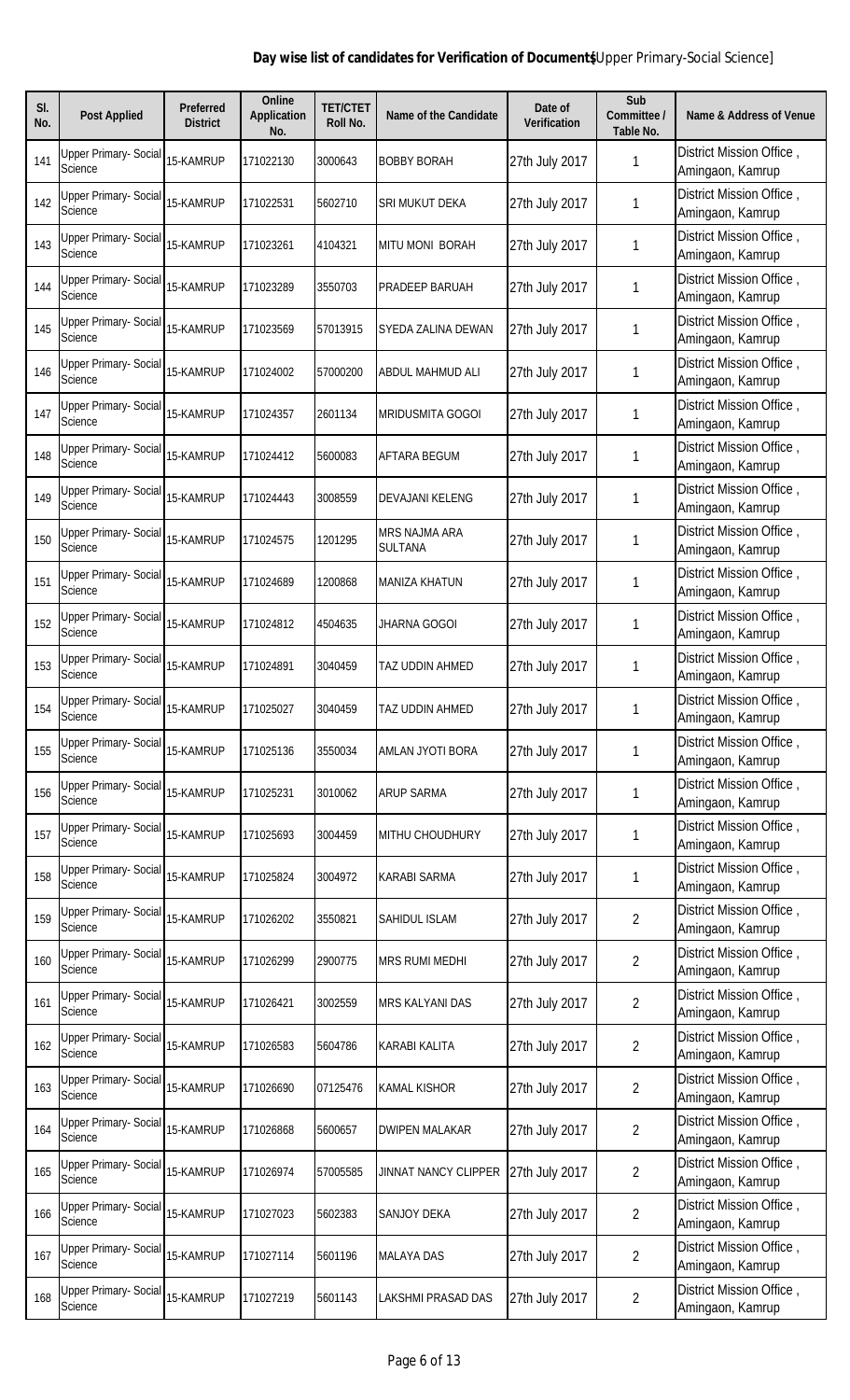| SI.<br>No. | <b>Post Applied</b>                            | <b>Preferred</b><br><b>District</b> | <b>Online</b><br><b>Application</b><br>No. | <b>TET/CTET</b><br>Roll No. | <b>Name of the Candidate</b>          | Date of<br><b>Verification</b> | Sub<br>Committee /<br>Table No. | <b>Name &amp; Address of Venue</b>           |
|------------|------------------------------------------------|-------------------------------------|--------------------------------------------|-----------------------------|---------------------------------------|--------------------------------|---------------------------------|----------------------------------------------|
| 169        | Upper Primary- Social<br><b>Science</b>        | 15-KAMRUP                           | 171027304                                  | 4800409                     | <b>KALPANA DAS</b>                    | 27th July 2017                 | $\overline{2}$                  | District Mission Office,<br>Amingaon, Kamrup |
| 170        | Upper Primary- Social<br>Science               | 15-KAMRUP                           | 171027411                                  | 2900925                     | PRANJALI DEKA                         | 27th July 2017                 | $\overline{2}$                  | District Mission Office,<br>Amingaon, Kamrup |
| 171        | <b>Upper Primary- Social</b><br>Science        | 15-KAMRUP                           | 171027523                                  | 00502480                    | <b>DEEP SHIKHA DAS</b>                | 27th July 2017                 | $\overline{2}$                  | District Mission Office,<br>Amingaon, Kamrup |
| 172        | <b>Upper Primary- Social</b><br>Science        | 15-KAMRUP                           | 171027609                                  | 2901033                     | <b>RUNUMI PATOWARY</b>                | 27th July 2017                 | $\overline{2}$                  | District Mission Office,<br>Amingaon, Kamrup |
| 173        | Upper Primary- Social<br>Science               | 15-KAMRUP                           | 171027643                                  | 3003691                     | SAMARJIT DAS                          | 27th July 2017                 | $\overline{2}$                  | District Mission Office,<br>Amingaon, Kamrup |
| 174        | Upper Primary- Social<br><b>Science</b>        | 15-KAMRUP                           | 171027807                                  | 4901414                     | ARUNDHATI HANDIQUE                    | 27th July 2017                 | $\overline{2}$                  | District Mission Office,<br>Amingaon, Kamrup |
| 175        | <b>Upper Primary- Social</b><br><b>Science</b> | 15-KAMRUP                           | 171027813                                  | 4700295                     | <b>JYOTIREKHA</b><br><b>BORGOHAIN</b> | 27th July 2017                 | $\overline{2}$                  | District Mission Office,<br>Amingaon, Kamrup |
| 176        | <b>Upper Primary- Social</b><br>Science        | 15-KAMRUP                           | 171027875                                  | 3550231                     | DHARITRI SARMA                        | 27th July 2017                 | $\overline{2}$                  | District Mission Office,<br>Amingaon, Kamrup |
| 177        | <b>Upper Primary- Social</b><br>Science        | 15-KAMRUP                           | 171027898                                  | 5602366                     | SANGEETA KALITA                       | 27th July 2017                 | $\overline{2}$                  | District Mission Office,<br>Amingaon, Kamrup |
| 178        | <b>Upper Primary- Social</b><br>Science        | 15-KAMRUP                           | 171027901                                  | 21000853                    | <b>BILKIS MUNJELA</b>                 | 27th July 2017                 | $\overline{2}$                  | District Mission Office,<br>Amingaon, Kamrup |
| 179        | <b>Upper Primary- Social</b><br><b>Science</b> | 15-KAMRUP                           | 171027911                                  | 3012740                     | APARAJITA DEKA                        | 27th July 2017                 | $\overline{2}$                  | District Mission Office,<br>Amingaon, Kamrup |
| 180        | <b>Upper Primary- Social</b><br>Science        | 15-KAMRUP                           | 171027955                                  | 09008466                    | SAURABH KUMAR SINGH 27th July 2017    |                                | $\overline{2}$                  | District Mission Office,<br>Amingaon, Kamrup |
| 181        | <b>Upper Primary- Social</b><br>Science        | 15-KAMRUP                           | 171028036                                  | 57005995                    | <b>KABITA BHUYAN</b>                  | 27th July 2017                 | $\overline{2}$                  | District Mission Office,<br>Amingaon, Kamrup |
| 182        | <b>Upper Primary- Social</b><br>Science        | 15-KAMRUP                           | 171028095                                  | 2900429                     | <b>JITEN CH NATH</b>                  | 27th July 2017                 | $\overline{2}$                  | District Mission Office,<br>Amingaon, Kamrup |
| 183        | Upper Primary- Social<br><b>Science</b>        | 15-KAMRUP                           | 171028133                                  | 2600234                     | <b>BIJUMONI GOGOI</b>                 | 27th July 2017                 | $\overline{2}$                  | District Mission Office,<br>Amingaon, Kamrup |
| 184        | Upper Primary- Social<br><b>Science</b>        | 15-KAMRUP                           | 171028172                                  | 3550579                     | MINUARA AHMED                         | 27th July 2017                 | $\overline{2}$                  | District Mission Office,<br>Amingaon, Kamrup |
| 185        | <b>Upper Primary- Social</b><br>Science        | 15-KAMRUP                           | 171028202                                  | 57011361                    | <b>RITA DEKA</b>                      | 27th July 2017                 | $\overline{2}$                  | District Mission Office,<br>Amingaon, Kamrup |
| 186        | <b>Upper Primary- Social</b><br>Science        | 15-KAMRUP                           | 171028215                                  | 2902252                     | <b>PARUL KAKATI</b>                   | 27th July 2017                 | $\overline{2}$                  | District Mission Office,<br>Amingaon, Kamrup |
| 187        | Upper Primary- Social<br><b>Science</b>        | 15-KAMRUP                           | 171028271                                  | 27002868                    | MD PAPU HOQUE                         | 27th July 2017                 | $\overline{2}$                  | District Mission Office,<br>Amingaon, Kamrup |
| 188        | Upper Primary- Social<br><b>Science</b>        | 15-KAMRUP                           | 171028335                                  | 5602666                     | <b>KANIKA NATH</b>                    | 27th July 2017                 | $\overline{2}$                  | District Mission Office,<br>Amingaon, Kamrup |
| 189        | Upper Primary- Social<br>Science               | 15-KAMRUP                           | 171028507                                  | 3010463                     | MD. FARIJUDDIN AHMED                  | 27th July 2017                 | $\overline{2}$                  | District Mission Office,<br>Amingaon, Kamrup |
| 190        | Upper Primary- Social<br>Science               | 15-KAMRUP                           | 171028777                                  | 2604116                     | SMRITIREKHA BORUAH                    | 27th July 2017                 | $\overline{2}$                  | District Mission Office,<br>Amingaon, Kamrup |
| 191        | <b>Upper Primary- Social</b><br>Science        | 15-KAMRUP                           | 171028906                                  | 2900025                     | <b>AMAL SARMA</b>                     | 27th July 2017                 | $\overline{2}$                  | District Mission Office,<br>Amingaon, Kamrup |
| 192        | Upper Primary- Social<br><b>Science</b>        | 15-KAMRUP                           | 171029056                                  | 3010378                     | <b>KARABI MEDHI</b>                   | 27th July 2017                 | $\overline{2}$                  | District Mission Office,<br>Amingaon, Kamrup |
| 193        | <b>Upper Primary- Social</b><br>Science        | 15-KAMRUP                           | 171029260                                  | 2901102                     | SHAHNAJ PARBIN                        | 27th July 2017                 | $\overline{2}$                  | District Mission Office,<br>Amingaon, Kamrup |
| 194        | <b>Upper Primary- Social</b><br>Science        | 15-KAMRUP                           | 171029334                                  | 171025433                   | MANJU DEKA                            | 27th July 2017                 | $\overline{2}$                  | District Mission Office,<br>Amingaon, Kamrup |
| 195        | <b>Upper Primary- Social</b><br>Science        | 15-KAMRUP                           | 171029714                                  | 5600575                     | <b>DIGANTA SARMA</b>                  | 27th July 2017                 | $\overline{2}$                  | District Mission Office,<br>Amingaon, Kamrup |
| 196        | <b>Upper Primary- Social</b><br>Science        | 15-KAMRUP                           | 171029742                                  | 5600444                     | <b>BRAJEN DAS</b>                     | 27th July 2017                 | $\overline{2}$                  | District Mission Office,<br>Amingaon, Kamrup |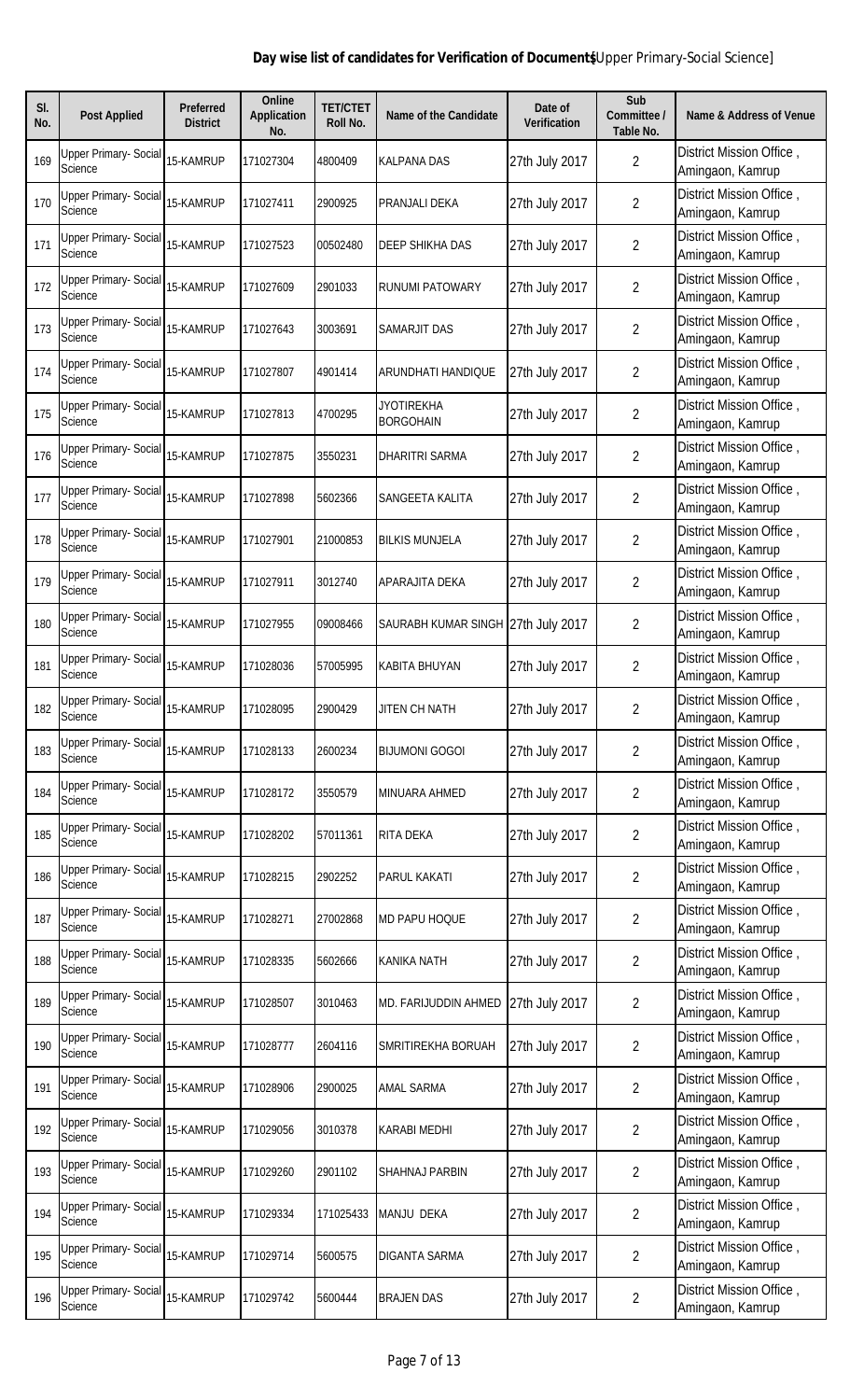| SI.<br>No. | <b>Post Applied</b>                            | <b>Preferred</b><br><b>District</b> | <b>Online</b><br><b>Application</b><br>No. | <b>TET/CTET</b><br>Roll No. | <b>Name of the Candidate</b>           | Date of<br><b>Verification</b> | Sub<br>Committee /<br>Table No. | <b>Name &amp; Address of Venue</b>           |
|------------|------------------------------------------------|-------------------------------------|--------------------------------------------|-----------------------------|----------------------------------------|--------------------------------|---------------------------------|----------------------------------------------|
| 197        | <b>Upper Primary- Social</b><br><b>Science</b> | 15-KAMRUP                           | 171029992                                  | 5602771                     | <b>RIJUMANI DEVI</b>                   | 27th July 2017                 | $\overline{2}$                  | District Mission Office,<br>Amingaon, Kamrup |
| 198        | Upper Primary- Social<br><b>Science</b>        | 15-KAMRUP                           | 171030001                                  | 2551319                     | <b>BHANITA BARUAH</b>                  | 27th July 2017                 | $\overline{2}$                  | District Mission Office,<br>Amingaon, Kamrup |
| 199        | <b>Upper Primary- Social</b><br>Science        | 15-KAMRUP                           | 171030011                                  | 5603687                     | JYOTIRMAYEE DAS                        | 27th July 2017                 | $\overline{2}$                  | District Mission Office,<br>Amingaon, Kamrup |
| 200        | Upper Primary- Social<br>Science               | 15-KAMRUP                           | 171030121                                  | 3002816                     | NIBEDITA GOSWAMI                       | 27th July 2017                 | $\overline{2}$                  | District Mission Office,<br>Amingaon, Kamrup |
| 201        | Upper Primary- Social<br>Science               | 15-KAMRUP                           | 171030135                                  | 2900059                     | <b>APURBA DEKA</b>                     | 27th July 2017                 | $\overline{2}$                  | District Mission Office,<br>Amingaon, Kamrup |
| 202        | Upper Primary- Social<br>Science               | 15-KAMRUP                           | 171030214                                  | 5603330                     | <b>BIJULI BHARALI</b>                  | 27th July 2017                 | $\overline{2}$                  | District Mission Office,<br>Amingaon, Kamrup |
| 203        | Upper Primary- Social<br>Science               | 15-KAMRUP                           | 171030243                                  | 5601110                     | <b>KISHOR KALITA</b>                   | 27th July 2017                 | $\overline{2}$                  | District Mission Office,<br>Amingaon, Kamrup |
| 204        | Upper Primary- Social<br>Science               | 15-KAMRUP                           | 171030306                                  | 4402915                     | TARALI TALUKDAR                        | 27th July 2017                 | $\overline{2}$                  | District Mission Office,<br>Amingaon, Kamrup |
| 205        | <b>Upper Primary- Social</b><br>Science        | 15-KAMRUP                           | 171030348                                  | 1201965                     | <b>SRI LILI SAHARIAH</b>               | 27th July 2017                 | $\overline{2}$                  | District Mission Office,<br>Amingaon, Kamrup |
| 206        | Upper Primary- Social<br>Science               | 15-KAMRUP                           | 171030607                                  | 5600221                     | <b>ASHIM KUMAR NATH</b>                | 27th July 2017                 | $\overline{2}$                  | District Mission Office,<br>Amingaon, Kamrup |
| 207        | <b>Upper Primary- Social</b><br>Science        | 15-KAMRUP                           | 171030618                                  | 1200328                     | <b>DEBASRI NATH</b>                    | 27th July 2017                 | $\overline{2}$                  | District Mission Office,<br>Amingaon, Kamrup |
| 208        | <b>Upper Primary- Social</b><br>Science        | 15-KAMRUP                           | 171030669                                  | 3551153                     | <b>RUKU NARZARY</b>                    | 27th July 2017                 | $\overline{2}$                  | District Mission Office,<br>Amingaon, Kamrup |
| 209        | <b>Upper Primary- Social</b><br>Science        | 15-KAMRUP                           | 171030986                                  | 4802203                     | NILUTPALA HAZARIKA                     | 27th July 2017                 | $\overline{2}$                  | District Mission Office,<br>Amingaon, Kamrup |
| 210        | Upper Primary- Social<br>Science               | 15-KAMRUP                           | 171031316                                  | 4400308                     | <b>BARNALI SARMA</b>                   | 27th July 2017                 | 2                               | District Mission Office,<br>Amingaon, Kamrup |
| 211        | <b>Upper Primary- Social</b><br>Science        | 15-KAMRUP                           | 171031455                                  | 5600988                     | <b>JUMI KUMAR</b>                      | 27th July 2017                 | $\overline{2}$                  | District Mission Office,<br>Amingaon, Kamrup |
| 212        | <b>Upper Primary- Social</b><br>Science        | 15-KAMRUP                           | 171031490                                  | 2902355                     | SABITA KALITA                          | 27th July 2017                 | $\overline{2}$                  | District Mission Office,<br>Amingaon, Kamrup |
| 213        | Upper Primary- Social<br>Science               | 15-KAMRUP                           | 171031512                                  | 0100392                     | CHANDRA KUMAR LIMBU                    | 27th July 2017                 | $\overline{2}$                  | District Mission Office,<br>Amingaon, Kamrup |
| 214        | <b>Upper Primary- Social</b><br>Science        | 15-KAMRUP                           | 171031583                                  | 3009464                     | <b>RITA MONI GOGOI</b><br><b>BORAH</b> | 27th July 2017                 | $\overline{2}$                  | District Mission Office,<br>Amingaon, Kamrup |
| 215        | Upper Primary- Social<br>Science               | 15-KAMRUP                           | 171031605                                  | 5602099                     | <b>PURABI TALUKDAR</b>                 | 27th July 2017                 | $\overline{2}$                  | District Mission Office,<br>Amingaon, Kamrup |
| 216        | Upper Primary- Social<br><b>Science</b>        | 15-KAMRUP                           | 171032107                                  | 3010514                     | NABA KUMAR TALUKDAR 27th July 2017     |                                | $\overline{2}$                  | District Mission Office,<br>Amingaon, Kamrup |
| 217        | <b>Upper Primary- Social</b><br>Science        | 15-KAMRUP                           | 171032158                                  | 3004315                     | TAPAN JYOTI KALITA                     | 27th July 2017                 | 3                               | District Mission Office,<br>Amingaon, Kamrup |
| 218        | Upper Primary- Social<br>Science               | 15-KAMRUP                           | 171032260                                  | 5603366                     | CHAMPAWATI<br><b>BEZBARUAH</b>         | 27th July 2017                 | 3                               | District Mission Office,<br>Amingaon, Kamrup |
| 219        | Upper Primary- Social<br>Science               | 15-KAMRUP                           | 171032341                                  | 2900236                     | <b>DEBAJANI DEKA</b>                   | 27th July 2017                 | 3                               | District Mission Office,<br>Amingaon, Kamrup |
| 220        | Upper Primary- Social<br>Science               | 15-KAMRUP                           | 171032350                                  | 3010172                     | DEBENDRA KALITA                        | 27th July 2017                 | 3                               | District Mission Office,<br>Amingaon, Kamrup |
| 221        | <b>Upper Primary- Social</b><br><b>Science</b> | 15-KAMRUP                           | 171032396                                  | 5601287                     | <b>MD AFTAR HUSSAIN</b>                | 27th July 2017                 | 3                               | District Mission Office,<br>Amingaon, Kamrup |
| 222        | <b>Upper Primary- Social</b><br>Science        | 15-KAMRUP                           | 171032521                                  | 1202796                     | <b>JYOTI PRASHAD</b><br>SAHARIAH       | 27th July 2017                 | 3                               | District Mission Office,<br>Amingaon, Kamrup |
| 223        | <b>Upper Primary- Social</b><br>Science        | 15-KAMRUP                           | 171032568                                  | 2602042                     | SYEDA REEMA BEGUM                      | 27th July 2017                 | 3                               | District Mission Office,<br>Amingaon, Kamrup |
| 224        | <b>Upper Primary- Social</b><br>Science        | 15-KAMRUP                           | 171032576                                  | 5602526                     | <b>ANUPAMA DAS</b>                     | 27th July 2017                 | 3                               | District Mission Office,<br>Amingaon, Kamrup |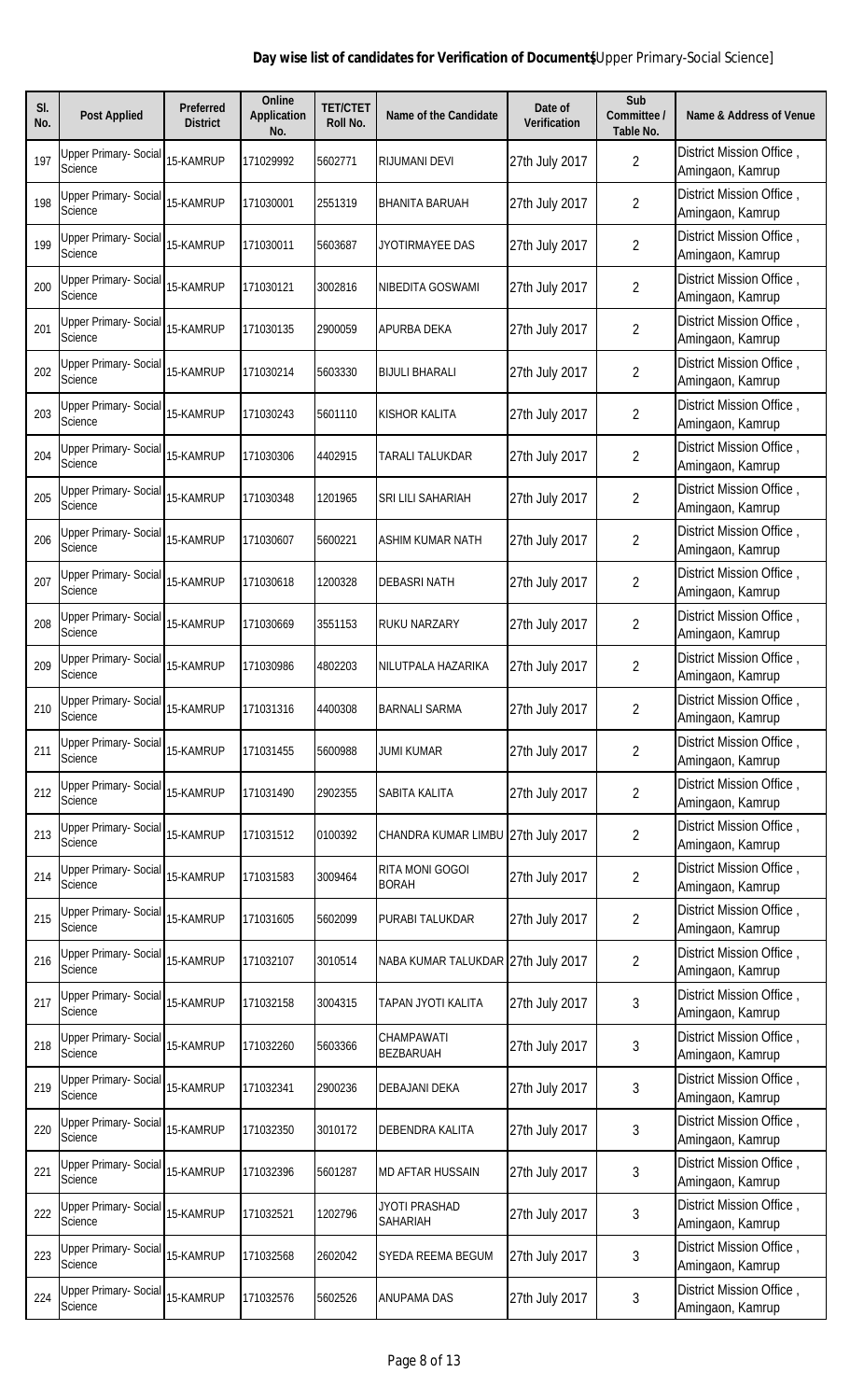| SI.<br>No. | <b>Post Applied</b>                     | <b>Preferred</b><br><b>District</b> | <b>Online</b><br><b>Application</b><br>No. | <b>TET/CTET</b><br>Roll No. | <b>Name of the Candidate</b>    | Date of<br><b>Verification</b> | Sub<br>Committee /<br>Table No. | <b>Name &amp; Address of Venue</b>           |
|------------|-----------------------------------------|-------------------------------------|--------------------------------------------|-----------------------------|---------------------------------|--------------------------------|---------------------------------|----------------------------------------------|
| 225        | Upper Primary- Social<br><b>Science</b> | 15-KAMRUP                           | 171032646                                  | 3009944                     | <b>DEEPSIKHA SARMA</b>          | 27th July 2017                 | 3                               | District Mission Office,<br>Amingaon, Kamrup |
| 226        | Upper Primary- Social<br>Science        | 15-KAMRUP                           | 171032967                                  | 5602666                     | <b>KANIKA NATH</b>              | 27th July 2017                 | 3                               | District Mission Office,<br>Amingaon, Kamrup |
| 227        | <b>Upper Primary- Social</b><br>Science | 15-KAMRUP                           | 171032977                                  | 3001026                     | <b>DULUMONI HALOI</b>           | 27th July 2017                 | 3                               | District Mission Office,<br>Amingaon, Kamrup |
| 228        | Upper Primary- Social<br>Science        | 15-KAMRUP                           | 171033000                                  | 27001516                    | <b>BIKASH JYOTI KALITA</b>      | 27th July 2017                 | 3                               | District Mission Office,<br>Amingaon, Kamrup |
| 229        | Upper Primary- Social<br>Science        | 15-KAMRUP                           | 171033024                                  | 54000481                    | ANOWARA BEGUM                   | 27th July 2017                 | 3                               | District Mission Office,<br>Amingaon, Kamrup |
| 230        | Upper Primary- Social<br>Science        | 15-KAMRUP                           | 171033142                                  | 3010677                     | RANJANA DAS DEKA                | 27th July 2017                 | 3                               | District Mission Office,<br>Amingaon, Kamrup |
| 231        | <b>Upper Primary- Social</b><br>Science | 15-KAMRUP                           | 171033160                                  | 24000210                    | <b>ABDUL MOSTAK</b>             | 27th July 2017                 | 3                               | District Mission Office,<br>Amingaon, Kamrup |
| 232        | <b>Upper Primary- Social</b><br>Science | 15-KAMRUP                           | 171033278                                  | 1000048                     | MINATI DEKA KAKATI              | 27th July 2017                 | 3                               | District Mission Office,<br>Amingaon, Kamrup |
| 233        | <b>Upper Primary- Social</b><br>Science | 15-KAMRUP                           | 171033406                                  | 00502361                    | <b>SUKANYA THAKURIA</b>         | 27th July 2017                 | 3                               | District Mission Office,<br>Amingaon, Kamrup |
| 234        | <b>Upper Primary- Social</b><br>Science | 15-KAMRUP                           | 171033462                                  | 5600334                     | <b>BHANITA BORO</b>             | 27th July 2017                 | 3                               | District Mission Office,<br>Amingaon, Kamrup |
| 235        | <b>Upper Primary- Social</b><br>Science | 15-KAMRUP                           | 171033476                                  | 2900919                     | PRANITA DAS                     | 27th July 2017                 | 3                               | District Mission Office,<br>Amingaon, Kamrup |
| 236        | <b>Upper Primary- Social</b><br>Science | 15-KAMRUP                           | 171033516                                  | 3003127                     | PRAFULLA KUMAR DAS              | 27th July 2017                 | 3                               | District Mission Office,<br>Amingaon, Kamrup |
| 237        | <b>Upper Primary- Social</b><br>Science | 15-KAMRUP                           | 171033532                                  | 0403280                     | <b>ARCHANA DAS</b>              | 27th July 2017                 | 3                               | District Mission Office,<br>Amingaon, Kamrup |
| 238        | <b>Upper Primary- Social</b><br>Science | 15-KAMRUP                           | 171033611                                  | 3003129                     | PRAFULLA KUMAR DAS              | 27th July 2017                 | 3                               | District Mission Office,<br>Amingaon, Kamrup |
| 239        | <b>Upper Primary- Social</b><br>Science | 15-KAMRUP                           | 171033732                                  | 2900545                     | KRISHNA KANTA DEKA              | 27th July 2017                 | 3                               | District Mission Office,<br>Amingaon, Kamrup |
| 240        | <b>Upper Primary- Social</b><br>Science | 15-KAMRUP                           | 171034050                                  | 3550776                     | REENA DEKA                      | 27th July 2017                 | 3                               | District Mission Office,<br>Amingaon, Kamrup |
| 241        | <b>Upper Primary- Social</b><br>Science | 15-KAMRUP                           | 171034196                                  | 5601237                     | MANOJ KUMAR DEKA                | 27th July 2017                 | 3                               | District Mission Office,<br>Amingaon, Kamrup |
| 242        | <b>Upper Primary- Social</b><br>Science | 15-KAMRUP                           | 171034234                                  | 1201729                     | <b>SANTANA BHARALI</b>          | 27th July 2017                 | 3                               | District Mission Office,<br>Amingaon, Kamrup |
| 243        | <b>Upper Primary- Social</b><br>Science | 15-KAMRUP                           | 171034259                                  | 5604348                     | PALLABI DEKA                    | 27th July 2017                 | 3                               | District Mission Office,<br>Amingaon, Kamrup |
| 244        | Upper Primary- Social<br><b>Science</b> | 15-KAMRUP                           | 171034448                                  | 00601082                    | <b>SANKI SARKAR</b>             | 27th July 2017                 | 3                               | District Mission Office,<br>Amingaon, Kamrup |
| 245        | Upper Primary- Social<br>Science        | 15-KAMRUP                           | 171034485                                  | 5600492                     | <b>CHEJLIMA NAJRIN</b>          | 27th July 2017                 | 3                               | District Mission Office,<br>Amingaon, Kamrup |
| 246        | Upper Primary- Social<br>Science        | 15-KAMRUP                           | 171034532                                  | 3540155                     | <b>DEEPJYOTI</b><br>CHAKRABORTY | 27th July 2017                 | 3                               | District Mission Office,<br>Amingaon, Kamrup |
| 247        | Upper Primary- Social<br>Science        | 15-KAMRUP                           | 171034562                                  | 5604725                     | <b>DIPALI DAS</b>               | 27th July 2017                 | 3                               | District Mission Office,<br>Amingaon, Kamrup |
| 248        | Upper Primary- Social<br><b>Science</b> | 15-KAMRUP                           | 171034600                                  | 3000272                     | ARUNIMA BARMAN                  | 27th July 2017                 | 3                               | District Mission Office,<br>Amingaon, Kamrup |
| 249        | Upper Primary- Social<br>Science        | 15-KAMRUP                           | 171034649                                  | 1201869                     | <b>DIPSHIKHA SAHARIA</b>        | 27th July 2017                 | 3                               | District Mission Office,<br>Amingaon, Kamrup |
| 250        | <b>Upper Primary- Social</b><br>Science | 15-KAMRUP                           | 171034651                                  | 00500980                    | <b>DEBARATI BHOWMICK</b>        | 27th July 2017                 | 3                               | District Mission Office,<br>Amingaon, Kamrup |
| 251        | <b>Upper Primary- Social</b><br>Science | 15-KAMRUP                           | 171034910                                  | 07508617                    | PRITI SARKAR                    | 27th July 2017                 | 3                               | District Mission Office,<br>Amingaon, Kamrup |
| 252        | <b>Upper Primary- Social</b><br>Science | 15-KAMRUP                           | 171034918                                  | 3004969                     | <b>KANKANA SARMA</b>            | 27th July 2017                 | 3                               | District Mission Office,<br>Amingaon, Kamrup |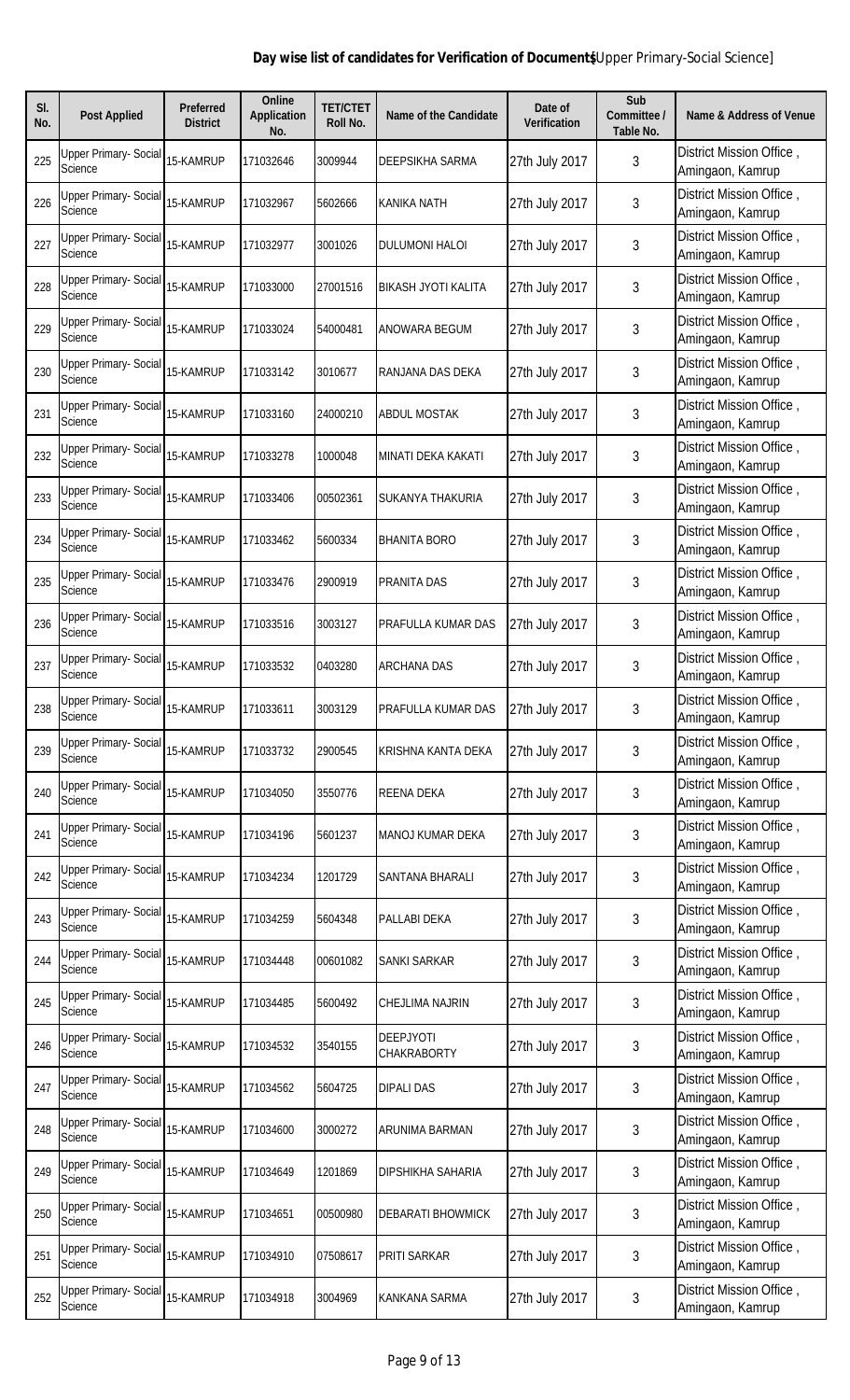| SI.<br>No. | <b>Post Applied</b>                            | <b>Preferred</b><br><b>District</b> | <b>Online</b><br><b>Application</b><br>No. | <b>TET/CTET</b><br>Roll No. | <b>Name of the Candidate</b>          | Date of<br><b>Verification</b> | Sub<br>Committee /<br>Table No. | <b>Name &amp; Address of Venue</b>           |
|------------|------------------------------------------------|-------------------------------------|--------------------------------------------|-----------------------------|---------------------------------------|--------------------------------|---------------------------------|----------------------------------------------|
| 253        | <b>Upper Primary- Social</b><br><b>Science</b> | 15-KAMRUP                           | 171034984                                  | 3100229                     | <b>SUSMITA SINGH</b>                  | 27th July 2017                 | 3                               | District Mission Office,<br>Amingaon, Kamrup |
| 254        | Upper Primary- Social<br>Science               | 15-KAMRUP                           | 171035054                                  | 5600885                     | JAHANGIR ALI                          | 27th July 2017                 | 3                               | District Mission Office,<br>Amingaon, Kamrup |
| 255        | Upper Primary- Social<br><b>Science</b>        | 15-KAMRUP                           | 171035344                                  | 5600512                     | <b>DEBAJIT SARMAH</b>                 | 27th July 2017                 | 3                               | District Mission Office,<br>Amingaon, Kamrup |
| 256        | Upper Primary- Social<br>Science               | 15-KAMRUP                           | 171035356                                  | 3005445                     | <b>TAHIN ISLAM</b>                    | 27th July 2017                 | 3                               | District Mission Office,<br>Amingaon, Kamrup |
| 257        | <b>Upper Primary- Social</b><br>Science        | 15-KAMRUP                           | 171035548                                  | 57007985                    | MIRZA BOYANOOR<br><b>ISLAM</b>        | 27th July 2017                 | 3                               | District Mission Office,<br>Amingaon, Kamrup |
| 258        | Upper Primary- Social<br>Science               | 15-KAMRUP                           | 171035662                                  | 54001299                    | <b>EUNUSH ALI</b>                     | 27th July 2017                 | 3                               | District Mission Office,<br>Amingaon, Kamrup |
| 259        | <b>Upper Primary- Social</b><br>Science        | 15-KAMRUP                           | 171035907                                  | 3008941                     | PALASH KUMAR NATH                     | 27th July 2017                 | 3                               | District Mission Office,<br>Amingaon, Kamrup |
| 260        | Upper Primary- Social<br>Science               | 15-KAMRUP                           | 171035921                                  | 3006230                     | <b>ABANI GOGOI</b>                    | 27th July 2017                 | 3                               | District Mission Office,<br>Amingaon, Kamrup |
| 261        | <b>Upper Primary- Social</b><br>Science        | 15-KAMRUP                           | 171035923                                  | 3001152                     | <b>GYANADA MOHAN</b><br><b>BORUAH</b> | 27th July 2017                 | 3                               | District Mission Office,<br>Amingaon, Kamrup |
| 262        | <b>Upper Primary- Social</b><br>Science        | 15-KAMRUP                           | 171035968                                  | 3003330                     | <b>RAJASHREE NATH</b>                 | 27th July 2017                 | 3                               | District Mission Office,<br>Amingaon, Kamrup |
| 263        | <b>Upper Primary- Social</b><br>Science        | 15-KAMRUP                           | 171036017                                  | 1202011                     | SRI NIYATI BARUAH                     | 27th July 2017                 | 3                               | District Mission Office,<br>Amingaon, Kamrup |
| 264        | <b>Upper Primary- Social</b><br>Science        | 15-KAMRUP                           | 171036155                                  | 3001936                     | <b>MANALI DAS</b>                     | 27th July 2017                 | 3                               | District Mission Office,<br>Amingaon, Kamrup |
| 265        | <b>Upper Primary- Social</b><br>Science        | 15-KAMRUP                           | 171036179                                  | 07307438                    | DHANANJAYA KUMAR                      | 27th July 2017                 | 3                               | District Mission Office,<br>Amingaon, Kamrup |
| 266        | <b>Upper Primary- Social</b><br>Science        | 15-KAMRUP                           | 171036187                                  | 3000075                     | <b>ALAKA DAS</b>                      | 27th July 2017                 | 3                               | District Mission Office,<br>Amingaon, Kamrup |
| 267        | <b>Upper Primary- Social</b><br>Science        | 15-KAMRUP                           | 171036235                                  | 2900903                     | <b>PINKU PATOWARY</b>                 | 27th July 2017                 | 3                               | District Mission Office,<br>Amingaon, Kamrup |
| 268        | Upper Primary- Social<br>Science               | 15-KAMRUP                           | 171036273                                  | 1203786                     | SANGEETA BARUAH                       | 27th July 2017                 | 3                               | District Mission Office,<br>Amingaon, Kamrup |
| 269        | Upper Primary- Social<br>Science               | 15-KAMRUP                           | 171036326                                  | 2900085                     | <b>ARUP SARMA</b>                     | 27th July 2017                 | 3                               | District Mission Office,<br>Amingaon, Kamrup |
| 270        | <b>Upper Primary- Social</b><br>Science        | 15-KAMRUP                           | 171036330                                  | 1200996                     | <b>MD IMRAN SHAH</b>                  | 27th July 2017                 | 3                               | District Mission Office,<br>Amingaon, Kamrup |
| 271        | <b>Upper Primary- Social</b><br>Science        | 15-KAMRUP                           | 171036460                                  | 1203179                     | <b>MRS NARMADA DEVI</b>               | 27th July 2017                 | 3                               | District Mission Office,<br>Amingaon, Kamrup |
| 272        | Upper Primary- Social<br><b>Science</b>        | 15-KAMRUP                           | 171036569                                  | 570006435                   | KULDEEP KALITA                        | 27th July 2017                 | 3                               | District Mission Office,<br>Amingaon, Kamrup |
| 273        | Upper Primary- Social<br>Science               | 15-KAMRUP                           | 171036776                                  | 2901385                     | SUREJA SULTANA                        | 27th July 2017                 | 3                               | District Mission Office,<br>Amingaon, Kamrup |
| 274        | Upper Primary- Social<br>Science               | 15-KAMRUP                           | 171036803                                  | 57014255                    | <b>UMME SALMA</b>                     | 27th July 2017                 | 3                               | District Mission Office,<br>Amingaon, Kamrup |
| 275        | Upper Primary- Social<br>Science               | 15-KAMRUP                           | 171036805                                  | 57000828                    | ALI AKBOR AHMED                       | 27th July 2017                 | 4                               | District Mission Office,<br>Amingaon, Kamrup |
| 276        | Upper Primary- Social<br>Science               | 15-KAMRUP                           | 171037035                                  | 4401214                     | <b>MADHABI KALITA</b>                 | 27th July 2017                 | 4                               | District Mission Office,<br>Amingaon, Kamrup |
| 277        | Upper Primary- Social<br><b>Science</b>        | 15-KAMRUP                           | 171037235                                  | 54000110                    | <b>ABDUR RAFIQUE</b>                  | 27th July 2017                 | 4                               | District Mission Office,<br>Amingaon, Kamrup |
| 278        | <b>Upper Primary- Social</b><br>Science        | 15-KAMRUP                           | 171037620                                  | 3012163                     | SMRITI SIKHA BORAH                    | 27th July 2017                 | 4                               | District Mission Office,<br>Amingaon, Kamrup |
| 279        | <b>Upper Primary- Social</b><br>Science        | 15-KAMRUP                           | 171037713                                  | 1200494                     | <b>GUNAMONI BORAH</b>                 | 27th July 2017                 | 4                               | District Mission Office,<br>Amingaon, Kamrup |
| 280        | <b>Upper Primary- Social</b><br>Science        | 15-KAMRUP                           | 171037741                                  | 5601114                     | <b>KISHOR SARMA</b>                   | 27th July 2017                 | 4                               | District Mission Office,<br>Amingaon, Kamrup |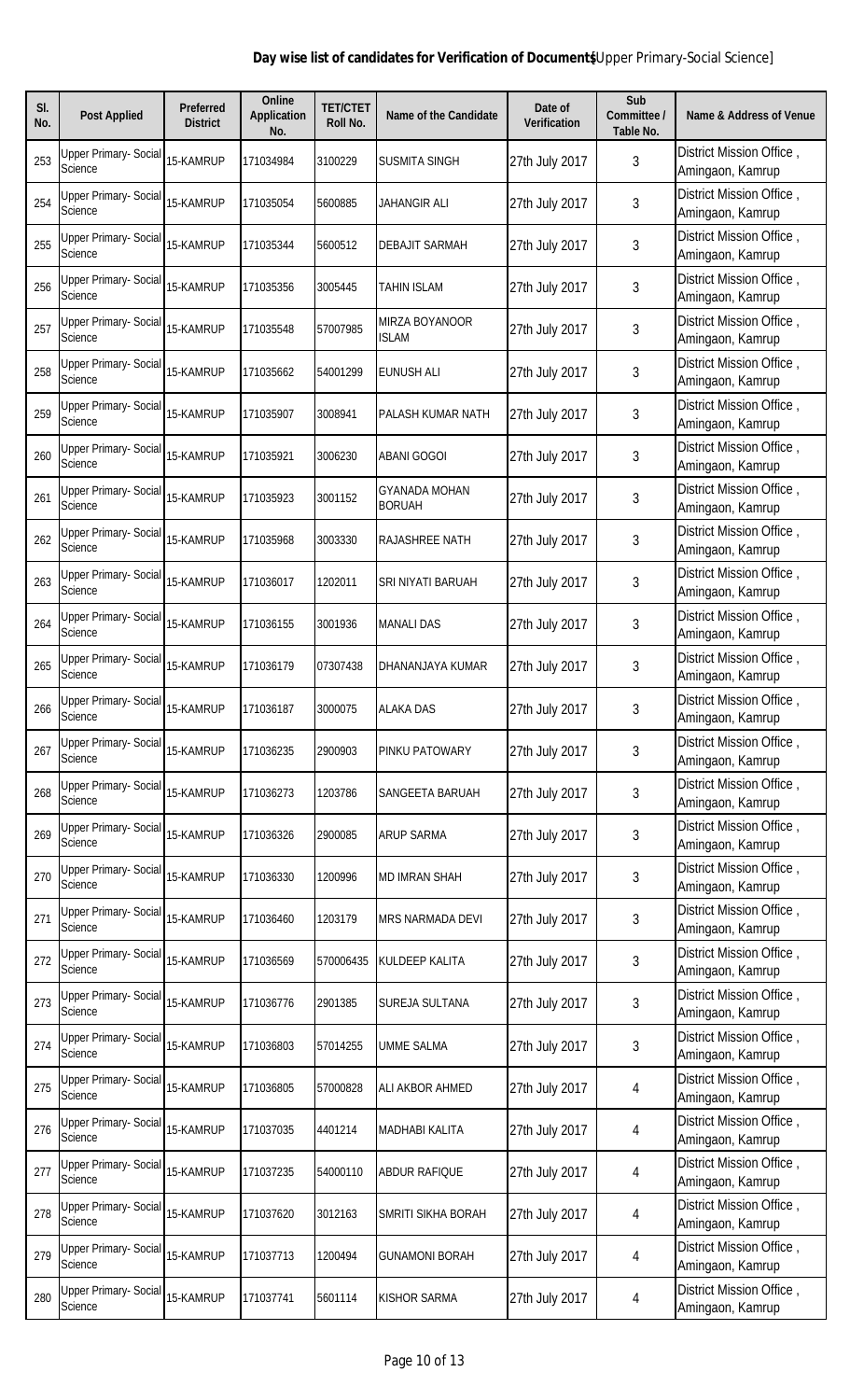| SI.<br>No. | <b>Post Applied</b>                            | <b>Preferred</b><br><b>District</b> | <b>Online</b><br><b>Application</b><br>No. | <b>TET/CTET</b><br>Roll No. | Name of the Candidate                 | Date of<br><b>Verification</b> | Sub<br>Committee /<br>Table No. | <b>Name &amp; Address of Venue</b>           |
|------------|------------------------------------------------|-------------------------------------|--------------------------------------------|-----------------------------|---------------------------------------|--------------------------------|---------------------------------|----------------------------------------------|
| 281        | <b>Upper Primary- Social</b><br><b>Science</b> | 15-KAMRUP                           | 171037853                                  | 5602779                     | <b>RUBY KALITA</b>                    | 27th July 2017                 | 4                               | District Mission Office,<br>Amingaon, Kamrup |
| 282        | <b>Upper Primary- Social</b><br><b>Science</b> | 15-KAMRUP                           | 171037902                                  | 57007496                    | MD.HAR.BADSHA                         | 27th July 2017                 | 4                               | District Mission Office,<br>Amingaon, Kamrup |
| 283        | Upper Primary- Social<br>Science               | 15-KAMRUP                           | 171038045                                  | 3010378                     | <b>KARABI MEDHI</b>                   | 27th July 2017                 | 4                               | District Mission Office,<br>Amingaon, Kamrup |
| 284        | Upper Primary- Social<br>Science               | 15-KAMRUP                           | 171038099                                  | 3003967                     | SRI BHASKARJYOTI DAS 27th July 2017   |                                | 4                               | District Mission Office,<br>Amingaon, Kamrup |
| 285        | Upper Primary- Social<br>Science               | 15-KAMRUP                           | 171038108                                  | 57009475                    | <b>NITUL THAKURIA</b>                 | 27th July 2017                 | 4                               | District Mission Office,<br>Amingaon, Kamrup |
| 286        | Upper Primary- Social<br>Science               | 15-KAMRUP                           | 171038217                                  | 00505798                    | <b>BEAUTY DAS</b>                     | 27th July 2017                 | 4                               | District Mission Office,<br>Amingaon, Kamrup |
| 287        | <b>Upper Primary- Social</b><br>Science        | 15-KAMRUP                           | 171038247                                  | 2901009                     | RIAZUL ISLAM                          | 27th July 2017                 | 4                               | District Mission Office,<br>Amingaon, Kamrup |
| 288        | Upper Primary- Social<br>Science               | 15-KAMRUP                           | 171038282                                  | 3550616                     | NABAJYOTI SARMAH                      | 27th July 2017                 | 4                               | District Mission Office,<br>Amingaon, Kamrup |
| 289        | <b>Upper Primary- Social</b><br><b>Science</b> | 15-KAMRUP                           | 171038379                                  | 3540604                     | PRANATI BORAH KAKAT                   | 27th July 2017                 | 4                               | District Mission Office,<br>Amingaon, Kamrup |
| 290        | <b>Upper Primary- Social</b><br>Science        | 15-KAMRUP                           | 171038421                                  | 00904215                    | PRATUL KUMAR SINGH                    | 27th July 2017                 | 4                               | District Mission Office,<br>Amingaon, Kamrup |
| 291        | <b>Upper Primary- Social</b><br>Science        | 15-KAMRUP                           | 171038423                                  | 3010602                     | PARTHA JIT BAISHYA                    | 27th July 2017                 | 4                               | District Mission Office,<br>Amingaon, Kamrup |
| 292        | Upper Primary- Social<br>Science               | 15-KAMRUP                           | 171038424                                  | 3010523                     | <b>NAGEN BEZBARUAH</b>                | 27th July 2017                 | 4                               | District Mission Office,<br>Amingaon, Kamrup |
| 293        | <b>Upper Primary- Social</b><br>Science        | 15-KAMRUP                           | 171038520                                  | 5600145                     | <b>ANIL KUMAR SARMA</b>               | 27th July 2017                 | 4                               | District Mission Office,<br>Amingaon, Kamrup |
| 294        | <b>Upper Primary- Social</b><br>Science        | 15-KAMRUP                           | 171038524                                  | 5602547                     | <b>BHUMIKA DEVI</b>                   | 27th July 2017                 | 4                               | District Mission Office,<br>Amingaon, Kamrup |
| 295        | <b>Upper Primary- Social</b><br><b>Science</b> | 15-KAMRUP                           | 171038537                                  | 3004684                     | <b>ASMITA DEKA</b>                    | 27th July 2017                 | 4                               | District Mission Office,<br>Amingaon, Kamrup |
| 296        | <b>Upper Primary- Social</b><br>Science        | 15-KAMRUP                           | 171038688                                  | 03402877                    | <b>SARLA DEVI</b>                     | 27th July 2017                 | 4                               | District Mission Office,<br>Amingaon, Kamrup |
| 297        | Upper Primary- Social<br><b>Science</b>        | 15-KAMRUP                           | 171038712                                  | 3010645                     | <b>PULAK DEKA</b>                     | 27th July 2017                 | 4                               | District Mission Office,<br>Amingaon, Kamrup |
| 298        | Upper Primary- Social<br>Science               | 15-KAMRUP                           | 171038715                                  | 1202294                     | TANMA SHARMA                          | 27th July 2017                 | 4                               | District Mission Office,<br>Amingaon, Kamrup |
| 299        | <b>Upper Primary- Social</b><br><b>Science</b> | 15-KAMRUP                           | 171038730                                  | 4801092                     | <b>MINAKSHI DAS</b>                   | 27th July 2017                 | 4                               | District Mission Office,<br>Amingaon, Kamrup |
| 300        | <b>Upper Primary- Social</b><br>Science        | 15-KAMRUP                           | 171038878                                  | 3550445                     | KAKALI KALITA BARUAH                  | 27th July 2017                 | 4                               | District Mission Office,<br>Amingaon, Kamrup |
| 301        | <b>Upper Primary- Social</b><br><b>Science</b> | 15-KAMRUP                           | 171038888                                  | 3320140                     | <b>MANASHI PRIYA DUTTA</b>            | 27th July 2017                 | 4                               | District Mission Office,<br>Amingaon, Kamrup |
| 302        | Upper Primary- Social<br><b>Science</b>        | 15-KAMRUP                           | 171038946                                  | 3550322                     | <b>GITUMANI NATH</b>                  | 27th July 2017                 | 4                               | District Mission Office,<br>Amingaon, Kamrup |
| 303        | Upper Primary- Social<br>Science               | 15-KAMRUP                           | 171039125                                  | 3004359                     | TRISHNA DUARAH NEOG                   | 27th July 2017                 | 4                               | District Mission Office,<br>Amingaon, Kamrup |
| 304        | Upper Primary- Social<br>Science               | 15-KAMRUP                           | 171039423                                  | 5600885                     | <b>JAHANGIR ALI</b>                   | 27th July 2017                 | 4                               | District Mission Office,<br>Amingaon, Kamrup |
| 305        | <b>Upper Primary- Social</b><br>Science        | 15-KAMRUP                           | 171039443                                  | 3009126                     | PRANAMIKA SARMAH                      | 27th July 2017                 | 4                               | District Mission Office,<br>Amingaon, Kamrup |
| 306        | Upper Primary- Social<br>Science               | 15-KAMRUP                           | 171039615                                  | 5605114                     | <b>PURABI DEVI</b>                    | 27th July 2017                 | 4                               | District Mission Office,<br>Amingaon, Kamrup |
| 307        | <b>Upper Primary- Social</b><br>Science        | 15-KAMRUP                           | 171039651                                  | 2902173                     | <b>MUKUT CHANDRA</b><br><b>KALITA</b> | 27th July 2017                 | 4                               | District Mission Office,<br>Amingaon, Kamrup |
| 308        | <b>Upper Primary- Social</b><br>Science        | 15-KAMRUP                           | 171039798                                  | 3003827                     | <b>SHAHNAZ PARBIN</b>                 | 27th July 2017                 | 4                               | District Mission Office,<br>Amingaon, Kamrup |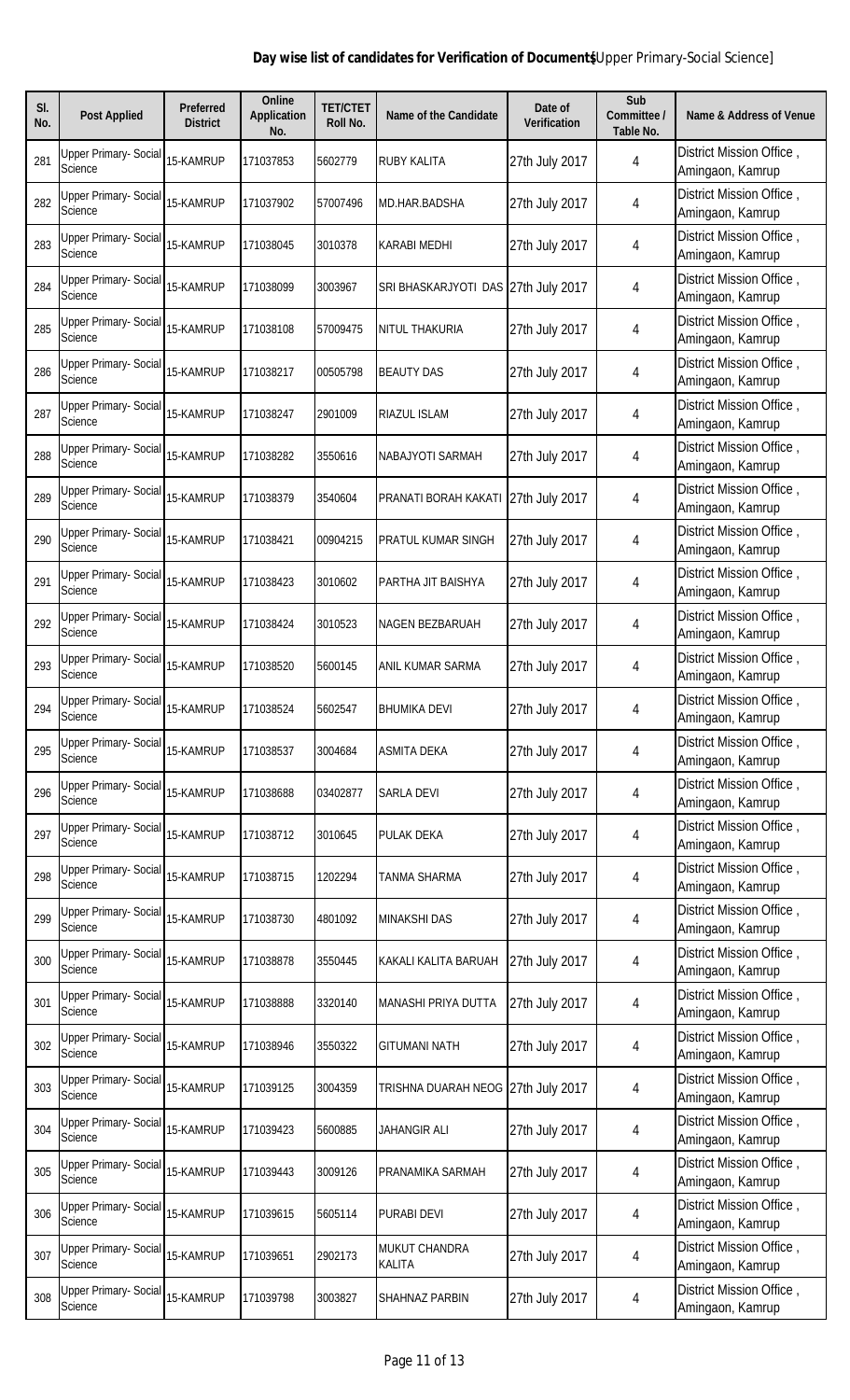| SI.<br>No. | <b>Post Applied</b>                            | <b>Preferred</b><br><b>District</b> | <b>Online</b><br><b>Application</b><br>No. | <b>TET/CTET</b><br>Roll No. | Name of the Candidate                 | Date of<br><b>Verification</b> | Sub<br>Committee /<br>Table No. | <b>Name &amp; Address of Venue</b>           |
|------------|------------------------------------------------|-------------------------------------|--------------------------------------------|-----------------------------|---------------------------------------|--------------------------------|---------------------------------|----------------------------------------------|
| 309        | <b>Upper Primary- Social</b><br>Science        | 15-KAMRUP                           | 171040036                                  | 3000937                     | DIPANNITA BARUAH                      | 27th July 2017                 | 4                               | District Mission Office,<br>Amingaon, Kamrup |
| 310        | <b>Upper Primary- Social</b><br><b>Science</b> | 15-KAMRUP                           | 171040082                                  | 5400113                     | MAINULHOQUECHOUDH<br><b>URY</b>       | 27th July 2017                 | 4                               | District Mission Office,<br>Amingaon, Kamrup |
| 311        | Upper Primary- Social<br>Science               | 15-KAMRUP                           | 171040968                                  | 1203181                     | <b>MRS PAPARI</b><br><b>BHAGAWATI</b> | 27th July 2017                 | 4                               | District Mission Office,<br>Amingaon, Kamrup |
| 312        | Upper Primary- Social<br>Science               | 15-KAMRUP                           | 171040979                                  | 57013887                    | <b>SYEDA RASIDA BEGUM</b>             | 27th July 2017                 | 4                               | District Mission Office,<br>Amingaon, Kamrup |
| 313        | Upper Primary- Social<br>Science               | 15-KAMRUP                           | 171041042                                  | 5602695                     | SRI MANORANJAN DAS                    | 27th July 2017                 | 4                               | District Mission Office,<br>Amingaon, Kamrup |
| 314        | Upper Primary- Social<br>Science               | 15-KAMRUP                           | 171041345                                  | 2541422                     | <b>GANESH CH DEKA</b>                 | 27th July 2017                 | 4                               | District Mission Office,<br>Amingaon, Kamrup |
| 315        | Upper Primary- Social<br>Science               | 15-KAMRUP                           | 171041637                                  | 3000960                     | DIPIKA OZAH                           | 27th July 2017                 | 4                               | District Mission Office,<br>Amingaon, Kamrup |
| 316        | Upper Primary- Social<br>Science               | 15-KAMRUP                           | 171041676                                  | 3004056                     | SRI KARABI DAS                        | 27th July 2017                 | 4                               | District Mission Office,<br>Amingaon, Kamrup |
| 317        | <b>Upper Primary- Social</b><br>Science        | 15-KAMRUP                           | 171041694                                  | 2541432                     | HIRANMOYEE DEKA                       | 27th July 2017                 | 4                               | District Mission Office,<br>Amingaon, Kamrup |
| 318        | <b>Upper Primary- Social</b><br>Science        | 15-KAMRUP                           | 171041869                                  | 647695                      | JYOTSNA DEORI                         | 27th July 2017                 | 4                               | District Mission Office,<br>Amingaon, Kamrup |
| 319        | <b>Upper Primary- Social</b><br>Science        | 15-KAMRUP                           | 171041959                                  | 5500187                     | NANDITA SARMA                         | 27th July 2017                 | 4                               | District Mission Office,<br>Amingaon, Kamrup |
| 320        | <b>Upper Primary- Social</b><br>Science        | 15-KAMRUP                           | 171042552                                  | 2202283                     | <b>OBISMITA GOSWAMI</b>               | 27th July 2017                 | 4                               | District Mission Office,<br>Amingaon, Kamrup |
| 321        | <b>Upper Primary- Social</b><br>Science        | 15-KAMRUP                           | 171042615                                  | 1300985                     | <b>GANESH SWARGIARY</b>               | 27th July 2017                 | 4                               | District Mission Office,<br>Amingaon, Kamrup |
| 322        | <b>Upper Primary- Social</b><br>Science        | 15-KAMRUP                           | 171042740                                  | 1200940                     | <b>MD ATIKUR RAHMAN</b>               | 27th July 2017                 | 4                               | District Mission Office,<br>Amingaon, Kamrup |
| 323        | <b>Upper Primary- Social</b><br><b>Science</b> | 15-KAMRUP                           | 171042904                                  | 2901368                     | SRI UPAMA DEKA                        | 27th July 2017                 | 4                               | District Mission Office,<br>Amingaon, Kamrup |
| 324        | Upper Primary- Social<br>Science               | 15-KAMRUP                           | 171042974                                  | 2011347                     | <b>KARUNA DEBNATH</b>                 | 27th July 2017                 | 4                               | District Mission Office,<br>Amingaon, Kamrup |
| 325        | Upper Primary- Social<br>Science               | 15-KAMRUP                           | 171043024                                  | 5400713                     | <b>SAPNADIP DEKA</b>                  | 27th July 2017                 | 4                               | District Mission Office,<br>Amingaon, Kamrup |
| 326        | <b>Upper Primary- Social</b><br>Science        | 15-KAMRUP                           | 171043256                                  | 2900881                     | PAMPI MONI KAKATI                     | 27th July 2017                 | 4                               | District Mission Office,<br>Amingaon, Kamrup |
| 327        | <b>Upper Primary- Social</b><br><b>Science</b> | 15-KAMRUP                           | 171043259                                  | 3002448                     | <b>MISS MOUCHUMI</b><br><b>BORUAH</b> | 27th July 2017                 | 4                               | District Mission Office,<br>Amingaon, Kamrup |
| 328        | <b>Upper Primary- Social</b><br>Science        | 15-KAMRUP                           | 171043284                                  | 2900373                     | <b>HIMJYOTI DUTTA</b>                 | 27th July 2017                 | 4                               | District Mission Office,<br>Amingaon, Kamrup |
| 329        | Upper Primary- Social<br><b>Science</b>        | 15-KAMRUP                           | 171043287                                  | 57000750                    | <b>AKLIMA KHATUN</b>                  | 27th July 2017                 | 4                               | District Mission Office,<br>Amingaon, Kamrup |
| 330        | Upper Primary- Social<br><b>Science</b>        | 15-KAMRUP                           | 171043348                                  | 570012566                   | SANIARA AHMED                         | 27th July 2017                 | 4                               | District Mission Office,<br>Amingaon, Kamrup |
| 331        | Upper Primary- Social<br>Science               | 15-KAMRUP                           | 171043413                                  | 1201788                     | SOURABH DEKA                          | 27th July 2017                 | 4                               | District Mission Office,<br>Amingaon, Kamrup |
| 332        | Upper Primary- Social<br>Science               | 15-KAMRUP                           | 171043455                                  | 1202085                     | SWARNAMAYEE DEVI                      | 27th July 2017                 | 5                               | District Mission Office,<br>Amingaon, Kamrup |
| 333        | <b>Upper Primary- Social</b><br>Science        | 15-KAMRUP                           | 171043481                                  | 3001595                     | <b>KAILASH DAS</b>                    | 27th July 2017                 | 5                               | District Mission Office,<br>Amingaon, Kamrup |
| 334        | Upper Primary- Social<br>Science               | 15-KAMRUP                           | 171043516                                  | 06001144                    | <b>KABITA DAS</b>                     | 27th July 2017                 | 5                               | District Mission Office,<br>Amingaon, Kamrup |
| 335        | <b>Upper Primary- Social</b><br>Science        | 15-KAMRUP                           | 171043535                                  | 3000833                     | DHARMENDRA DAS                        | 27th July 2017                 | 5                               | District Mission Office,<br>Amingaon, Kamrup |
| 336        | <b>Upper Primary- Social</b><br>Science        | 15-KAMRUP                           | 171043559                                  | 2902087                     | <b>MD UBAIDUL ISLAM</b>               | 27th July 2017                 | 5                               | District Mission Office,<br>Amingaon, Kamrup |